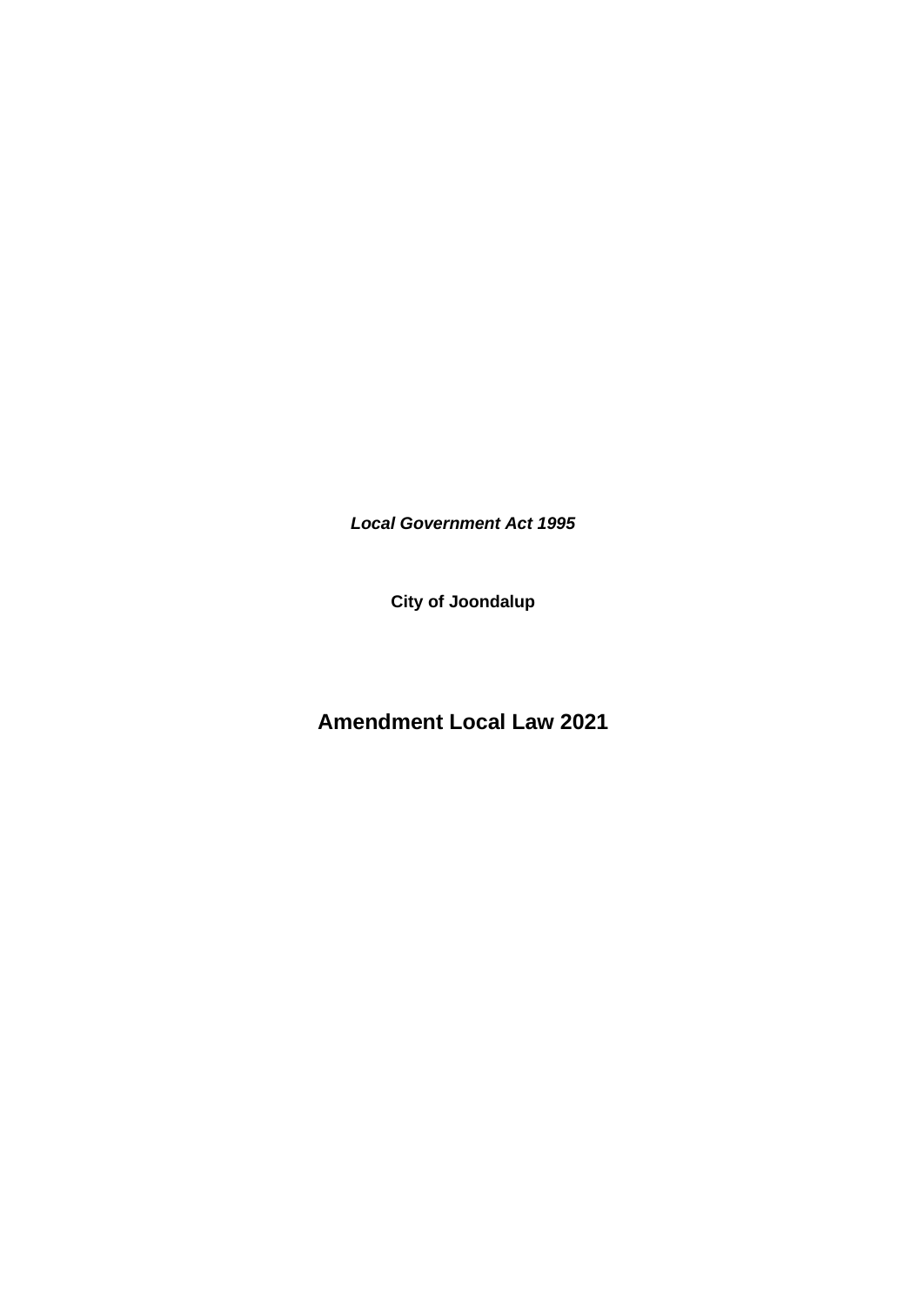*Local Government Act 1995*

### **City of Joondalup**

# **Amendment Local Law 2021**

### **CONTENTS**

# **Part 1 - [Preliminary](#page-3-0)**

- 1.1 [Citation](#page-3-1)
- 1.2 [Commencement](#page-3-2)
- 1.3 [Purpose and effect](#page-3-3)

# **Part 2 - Amendments – [Animals Local Law 1999](#page-3-4)**

- 2.1 [City of Joondalup Animals Local Law 1999 amended](#page-3-5)
- 2.2 [Clause 6 amended](#page-3-6)
- 2.3 [Clause 13 amended](#page-4-0)
- 2.4 [Clause 14 replaced](#page-4-1)
- 2.5 [Clause 15 amended](#page-4-2)
- 2.6 [Clause 24 amended](#page-4-3)
- 2.7 [Clause 27 deleted](#page-4-4)
- 2.8 [Clause 28A inserted](#page-4-5)
- 2.9 [Clause 30 replaced](#page-5-0)
- 2.10 [Clause 34 amended](#page-5-1)
- 2.11 [Part 6 replaced](#page-5-2)
- 2.12 [Clause 40 amended](#page-7-0)
- 2.13 [Clause 41 amended](#page-8-0)
- 2.14 [Clause 45 amended](#page-8-1)
- 2.15 [Clause 46](#page-8-2) deleted
- 2.16 [Clause 47 replaced](#page-8-3)
- 2.17 [Clause 48 amended](#page-8-4)
- 2.18 [Clause 49 deleted](#page-8-5)
- 2.19 [Clause 50 deleted](#page-8-6)
- 2.20 [First Schedule replaced](#page-9-0)

# **Part 3 - Amendments – [Local Government and Public Property Local Law](#page-12-0)  [2014](#page-12-0)**

- 3.1 [City of Joondalup Local Government and Public Property Local Law 2014](#page-12-1)  [amended](#page-12-1)
- 3.2 [Clause 1.6 amended](#page-12-2)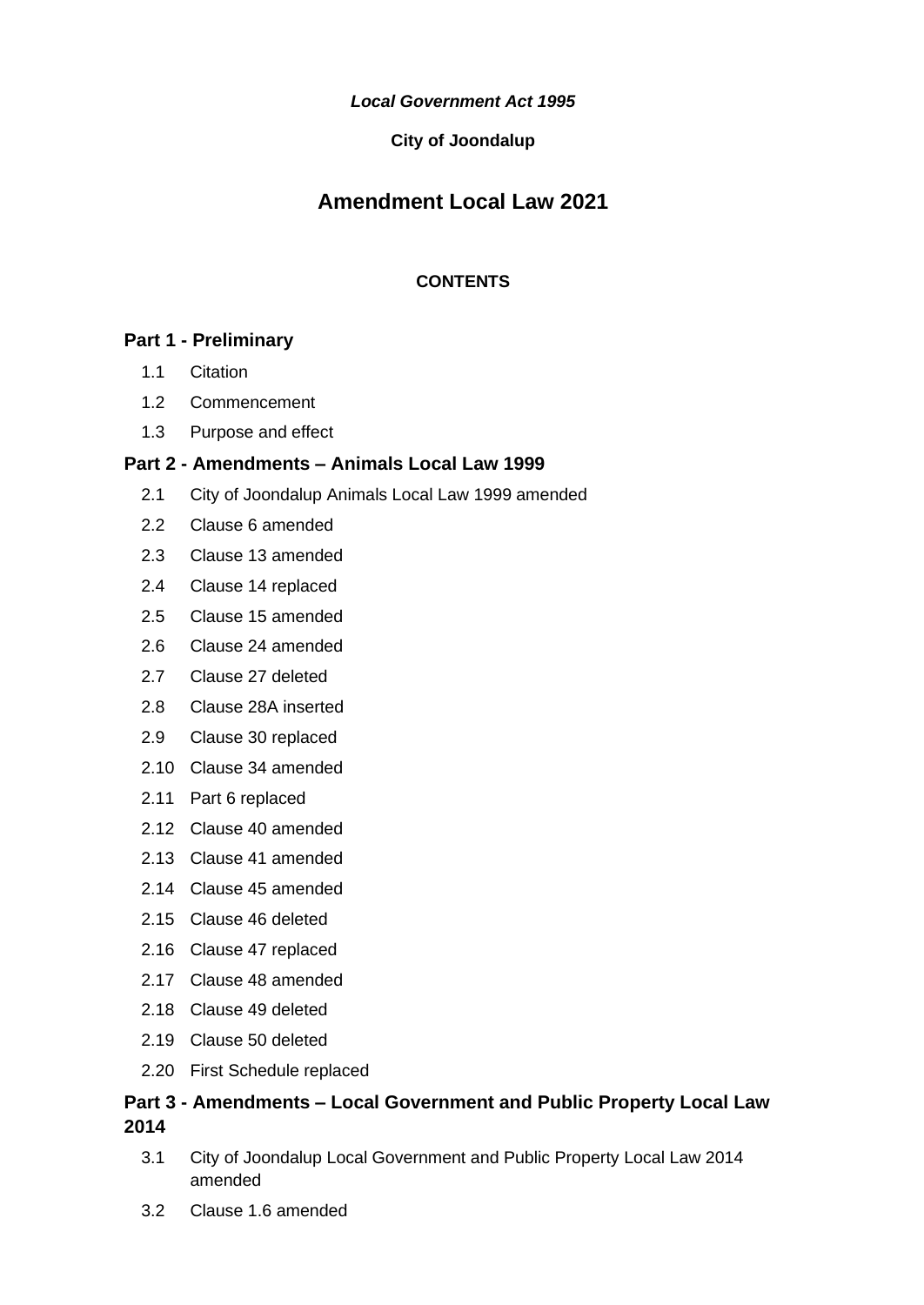- 3.3 [Clause 2.8 amended](#page-12-3)
- 3.4 [Clause 3.1 amended](#page-13-0)
- 3.5 [Clause 5.1 amended](#page-13-1)
- 3.6 [Clause 8.2 amended](#page-13-2)
- 3.7 [Clause 8.6 amended](#page-13-3)
- 3.8 [Clause 8.15 amended](#page-13-4)
- 3.9 [Part 9 replaced](#page-13-5)
- 3.10 [Clause 10.6 amended](#page-17-0)
- 3.11 [Schedule 1 amended](#page-17-1)

#### **Part 4 - Amendments – [Meeting Procedures Local Law 2013](#page-17-2)**

- 4.1 [City of Joondalup Meeting Procedures Local Law 2013 amended](#page-17-3)
- 4.2 [Clause 1.4 amended](#page-18-0)
- 4.3 [Clause 1.5 amended](#page-18-1)
- 4.4 [Clause 4.3 amended](#page-18-2)
- 4.5 [Clause 4.6 amended](#page-18-3)
- 4.6 [Clause 4.8 amended](#page-18-4)
- 4.7 [Clause 5.7 amended](#page-18-5)
- 4.8 [Clause 5.17 amended](#page-18-6)
- 4.9 [Clause 6.6 amended](#page-18-7)
- 4.10 [Clause 9.12 amended](#page-19-0)
- 4.11 [Clause 10.1 amended](#page-19-1)
- 4.12 [Clause 10.5 amended](#page-19-2)
- 4.13 [Clause 17.1 amended](#page-19-3)

### **Part 5 - Amendments – [Parking Local Law 2013](#page-19-4)**

- 5.1 [City of Joondalup Parking Local Law 2013 amended](#page-19-5)
- 5.2 [Clause 1.11 inserted](#page-20-0)
- 5.3 [Clause 2.4 amended](#page-20-1)
- 5.4 [Part 7 replaced](#page-20-2)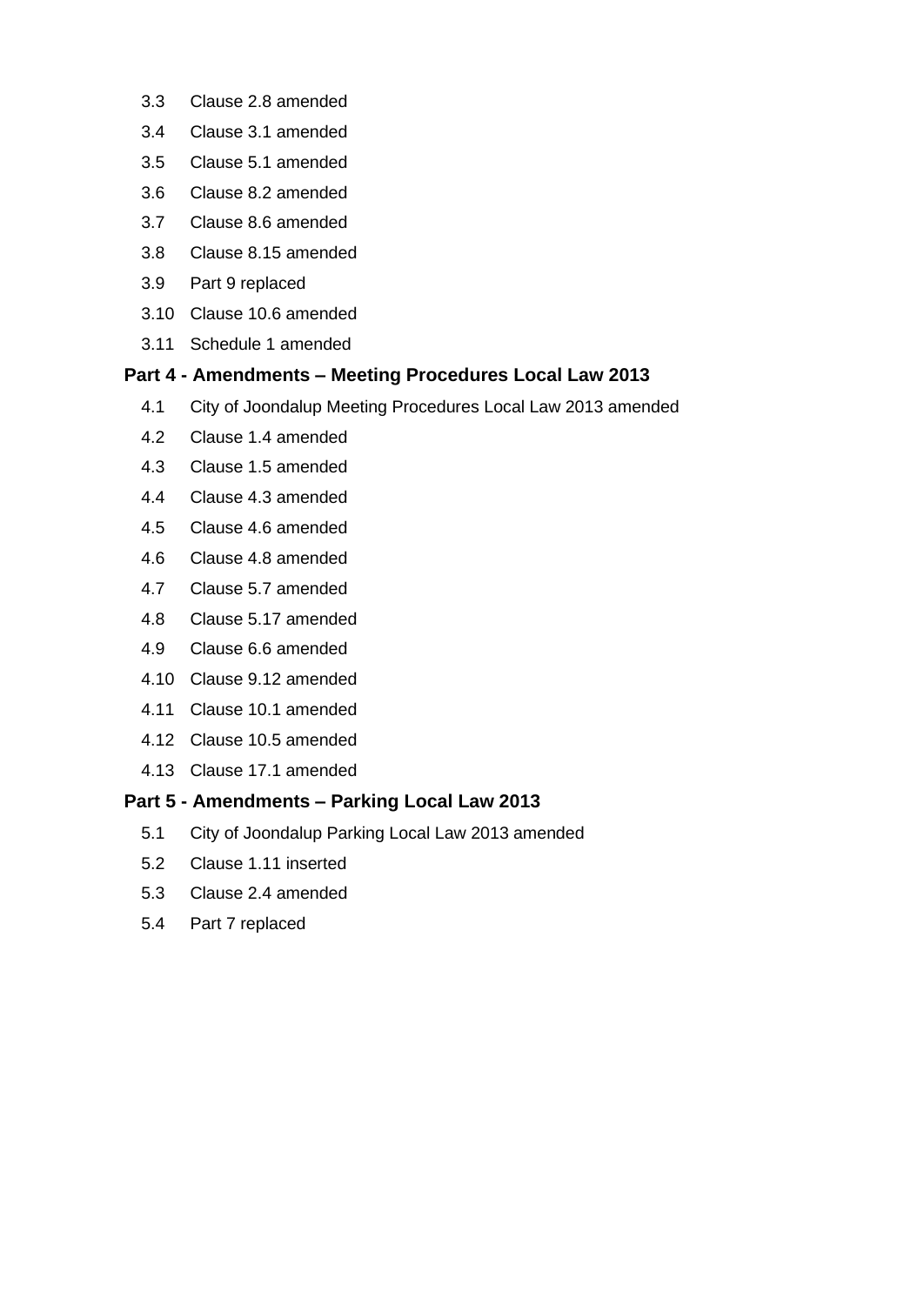### *Local Government Act 1995*

# **City of Joondalup**

# **Amendment Local Law 2021**

<span id="page-3-0"></span>Under the powers conferred by the *Local Government Act 1995* and under all other powers enabling it, the Council of the City of Joondalup resolved on *(insert date)* to make the following local law.

# **Part 1 - Preliminary**

#### <span id="page-3-1"></span>**1.1 Citation**

This local law may be cited as the *City of Joondalup Amendment Local Law 2021*.

#### <span id="page-3-2"></span>**1.2 Commencement**

This local law commences 14 days after the day on which it is published in the *Government Gazette.*

### <span id="page-3-3"></span>**1.3 Purpose and effect**

- (1) The purpose of this local law is to amend certain provisions within the *City of Joondalup Animals Local Law 1999*, *City of Joondalup Local Government and Public Property Local Law 2014*, *City of Joondalup Meeting Procedures Local Law 2013* and *City of Joondalup Parking Local Law 2013*.
- (2) The effect of this local law is to better clarify the provisions and requirements within *City of Joondalup Animals Local Law 1999*, *City of Joondalup Local Government and Public Property Local Law 2014, City of Joondalup Meeting Procedures Local Law 2013* and *City of Joondalup Parking Local Law 2013* and to ensure information is current with prevailing legislation.

# **Part 2 - Amendments – Animals Local Law 1999**

### <span id="page-3-5"></span><span id="page-3-4"></span>**2.1 City of Joondalup Animals Local Law 1999 amended**

This Part of the local law amends the *City of Joondalup Animals Local Law 1999* as published in the *Government Gazette* on 27 August 1999 and as amended in the *Government Gazette* on 10 July 2000, 15 January 2002, 28 March 2008, 18 February 2011 and 3 August 2018.

### <span id="page-3-6"></span>**2.2 Clause 6 amended**

In clause 6:

- (a) delete the definitions for:
	- (i) "rural area"
	- (ii) "special rural area"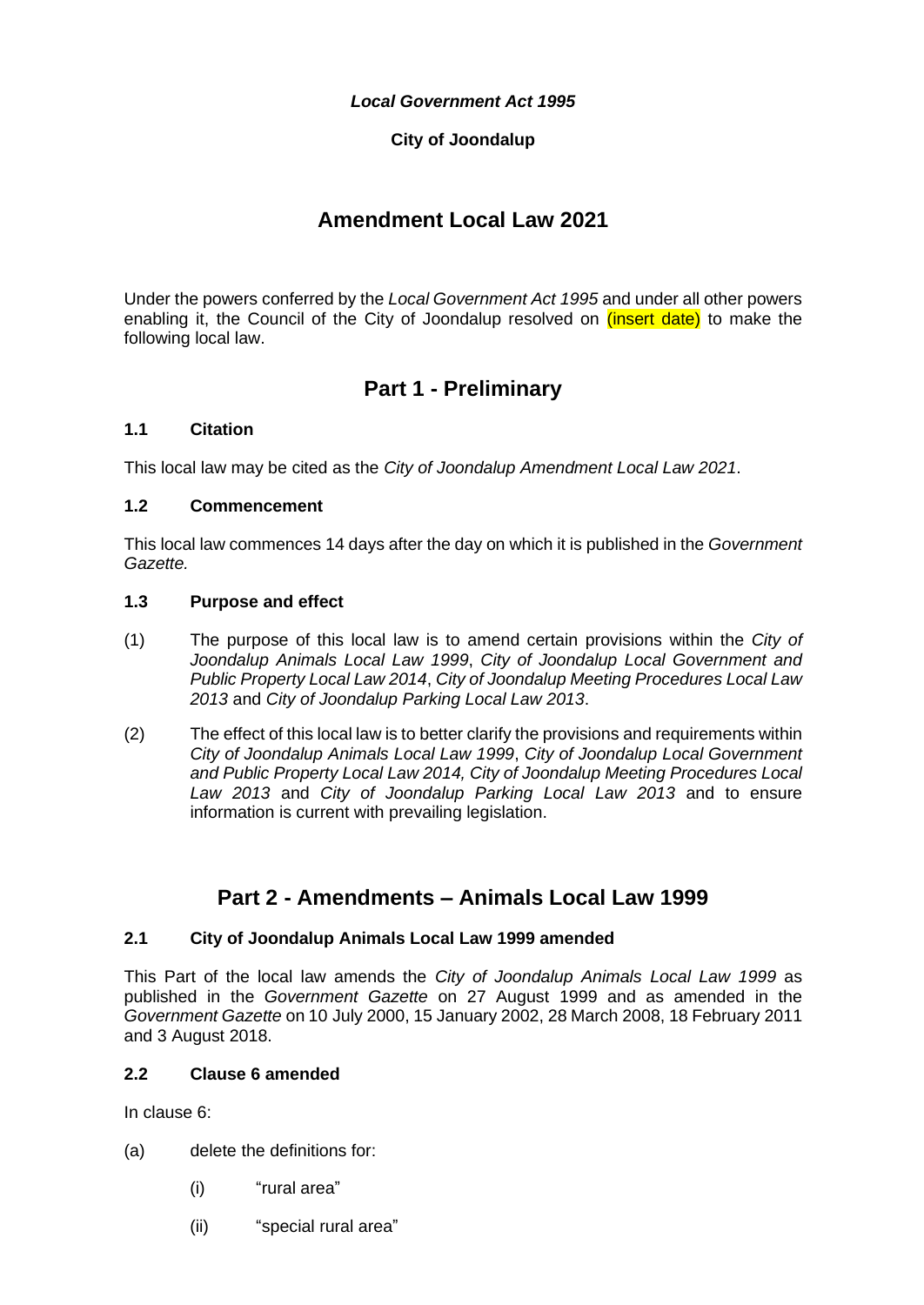- (iii) "beehive"
- (b) delete the definition of "Code of Practice" and insert:

"Code of Practice" means the Code of Practice – Pigeon Keeping and Pigeon Racing in Western Australia as amended from time to time and as approved by the Pigeon Racing Federation of Western Australia (Inc) and the Independent Racing Pigeon Federation (Inc);

(c) delete the definition of "environmental health officer" and insert:

"environmental health officer" means a person appointed as an environmental health officer under section 17 of the *Public Health Act 2016;* 

(d) delete the definition of "large animal" and insert:

"large animal" includes a sheep, cow, goat, cattle, horse (excluding a miniature horse), buffalo, camel, llama, deer, alpaca or any other animal so classified by the local government;

- (e) amend the definition of "livestock" by deleting "swine,";
- (f) delete the definition of "town planning scheme" and insert in alphabetical order:

"local planning scheme" means the local planning scheme, or each of the local planning schemes, made by the local government and in force from time to time under the *Planning and Development Act 2005*;

#### <span id="page-4-0"></span>**2.3 Clause 13 amended**

Delete clause 13(3).

### <span id="page-4-1"></span>**2.4 Clause 14 replaced**

Delete clause 14 and insert:

### **Maximum number of dogs**

14 A person shall not keep or permit to be kept on any premises more than 2 dogs over the age of 3 months and the young of those dogs under that age unless the premises are licensed as an approved kennel establishment or have been granted exemption pursuant to section 26(3) of the Dog Act.

### <span id="page-4-2"></span>**2.5 Clause 15 amended**

In clause 15 delete "town" and insert "local".

### <span id="page-4-3"></span>**2.6 Clause 24 amended**

Delete clause 24(2).

#### <span id="page-4-4"></span>**2.7 Clause 27 deleted**

Delete clause 27.

### <span id="page-4-5"></span>**2.8 Clause 28A inserted**

After clause 28 insert: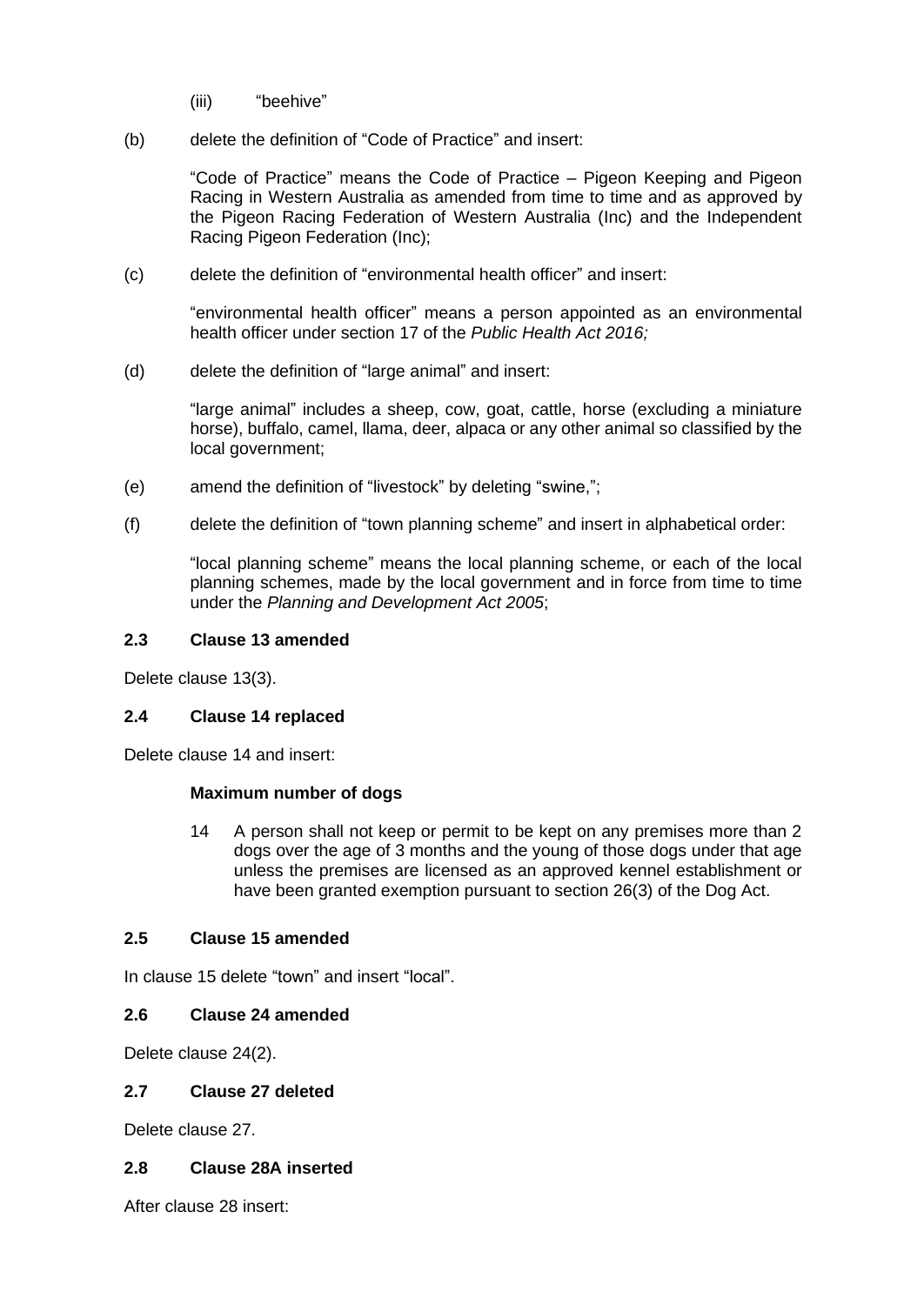# **Restrictions on pigeon and dove nesting or perching**

- 28A (1) An environmental health officer may order an owner or occupier of premises in or on which pigeons or doves are, or are in the habit of, nesting or perching to take adequate steps to prevent them continuing to do so.
	- (2) An owner or occupier must comply with an order made under this clause.

## <span id="page-5-0"></span>**2.9 Clause 30 replaced**

Delete clause 30 and insert:

### **Adjoining owners to be consulted**

30 Prior to granting any certificate of registration on an initial application, the City shall seek written opinion of all owners and occupiers whose land is adjacent to the land owned by the applicant.

# <span id="page-5-1"></span>**2.10 Clause 34 amended**

In clause 34(1)(a) delete "of 50mm thick concrete" and insert "constructed of a suitable impervious material as approved by an environmental health officer".

# <span id="page-5-2"></span>**2.11 Part 6 replaced**

Delete Part 6 and insert:

# **PART 6 – KEEPING OF BEES**

### **Definitions**

37 In this Part -

"bee" means an insect belonging to the super family Apoidea (Order: Hymenoptera), commonly known as a bee;

"beehive" means a moveable or fixed structure, container or object, either standing alone or in a group of 2 or more, which contains a bees nest and in which bees are kept;

"permit" means a permit issued under this Part and includes the conditions (if any) to which that permit is subject; and

"permit holder" means a person who holds a valid permit.

### **Limit on beehives**

37A A person must not keep or permit to be kept on any land a beehive -

- (a) without obtaining a permit from the City; and
- (b) except in accordance with a valid permit issued in relation to that land.

### **Application for a permit**

37B (1) An application for a permit must -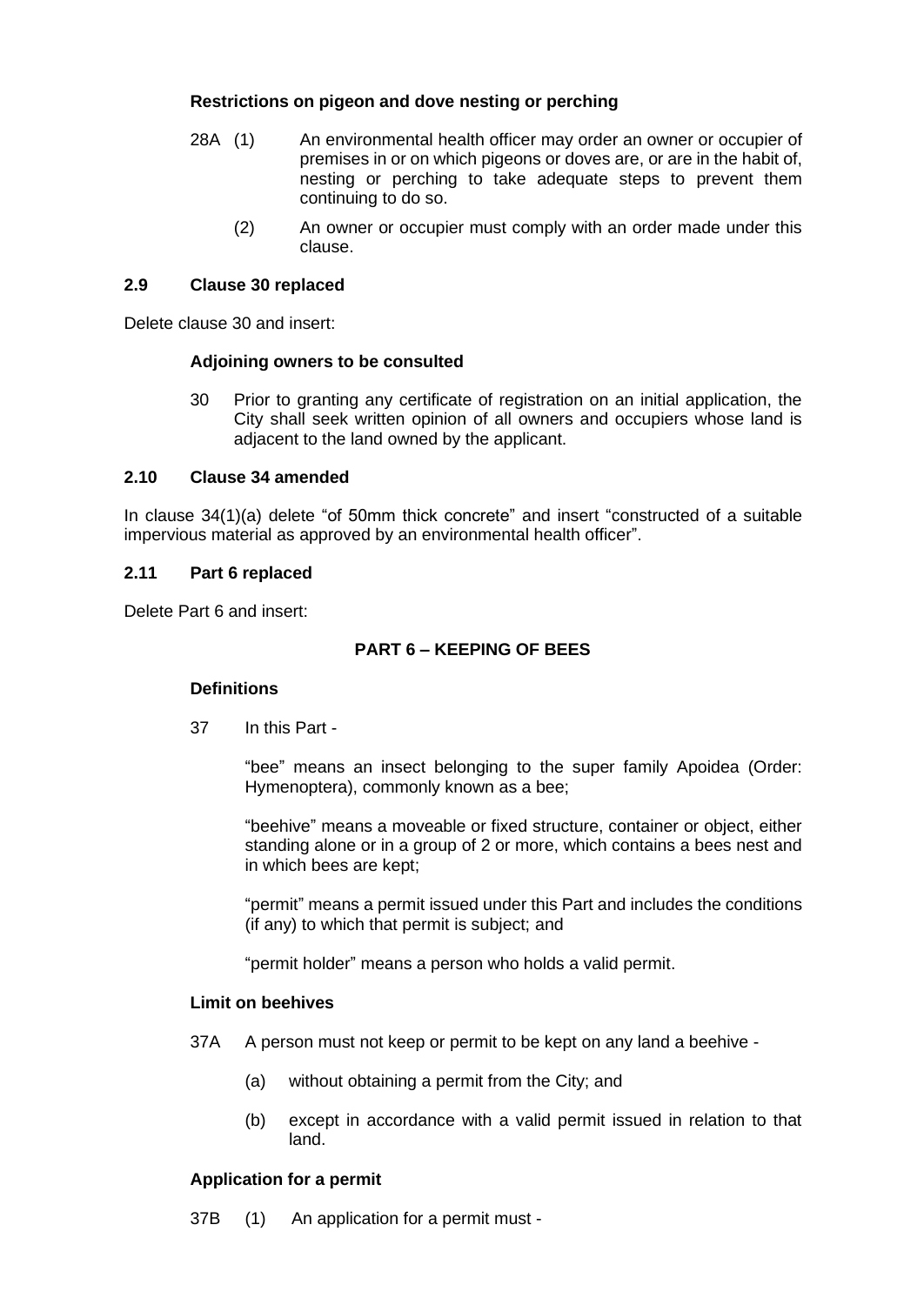- (a) be in the form determined by the City;
- (b) include
	- (i) a site plan detailing the proposed location of the beehive or beehives and any significant structures, barriers or water sources on the land, and potential flight paths for bees; and
	- (ii) any further information that may be required by the City; and
- (c) pay any application fee imposed by the City under sections 6.16 – 6.19 of the Act.
- (2) On an application for a permit under clause 37B(1) the City shall seek written opinion of all owners and occupiers whose land is adjacent to the land owned or occupied by the applicant.

#### **Determining an application**

- 37C (1) The City may refuse to consider an application that does not comply with clause 37B(1).
	- (2) The City may
		- (a) approve an application, subject to any conditions that it considers to be appropriate; or
		- (b) refuse an application.
	- (3) If the City approves an application, it is to issue to the applicant a permit in the form determined by the City.
	- (4) The City may vary a condition to which a permit is subject by giving written notice to the permit holder and the varied condition takes effect 7 days after that notice is given.
	- (5) A permit holder must comply with each condition to which the permit is subject including any varied condition under subclause (4).
	- (6) A permit is valid from the date of issue until it is cancelled under this local law.
	- (7) A permit is personal to the permit holder and applies only to the land described in the permit.

#### **Cancellation of a permit**

- 37D The City may cancel a permit if
	- (a) the permit holder requests the City to do so;
	- (b) 12 continuous months elapse during which the permit holder has not kept any bees on the land to which the permit applies; or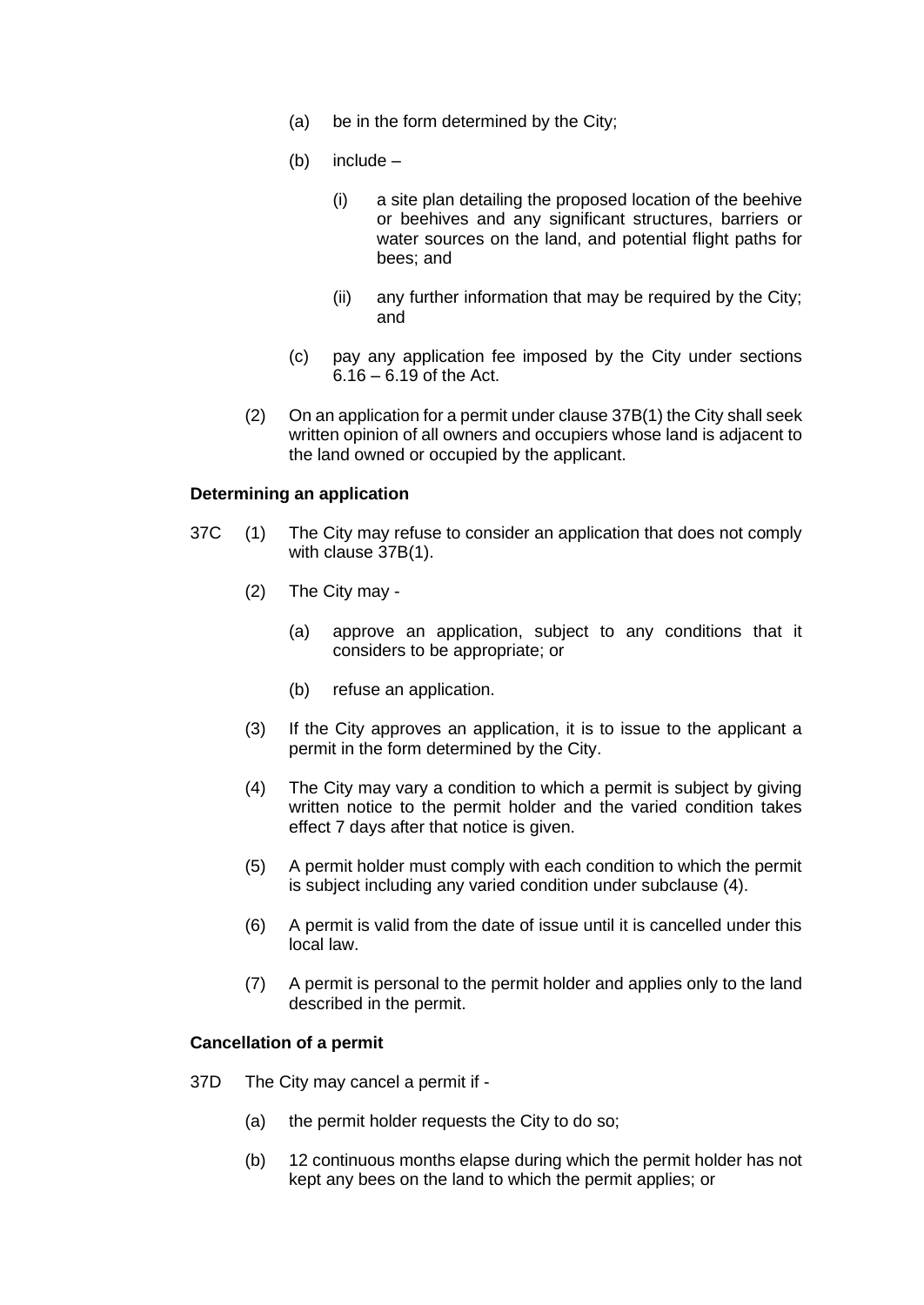(c) the permit holder fails to comply with a notice under clause 37F within the time specified in the notice or commits any other offence under this local law.

## **General conditions for keeping beehives**

- 37E A permit issued under this Part may include, but not limited to, one or more of the following conditions -
	- (a) the beehive is to be maintained in a clean and tidy condition;
	- (b) the beehive is screened or positioned in such a manner as to ensure, as far as practicable, that the bees do not create a nuisance or threat to people in the locality or the public in general;
	- (c) the flight path of any bees entering or exiting the land from the beehive is to be at least 2 metres above natural ground level;
	- (d) the continual provision of an adequate water supply on the land for the bees; or
	- (e) any maintenance or activities relating to a beehive, including but not limited to the collection of honey, is carried out at such times as to not to create a nuisance.

#### **Notice to remove**

- 37F (1) If, in the opinion of an environmental health officer, bees on any land (whether or not the subject of a permit) are likely to endanger the safety of any person or create a serious public nuisance, the environmental health officer may give to the owner or occupier of that land a written notice requiring the owner or occupier (as the case may be) to remove the bees before the date specified in the notice.
	- (2) If, in the opinion of an environmental health officer, a person has breached a provision of this local law, an environmental health officer may give to that person a written notice requiring him or her to remedy that breach before the date specified in the notice.

#### <span id="page-7-0"></span>**2.12 Clause 40 amended**

- (1) In clause 40(1) delete "zoned residential, special residential or special rural".
- (2) In clause 40(2)(a) delete "zoned residential, special residential or special rural".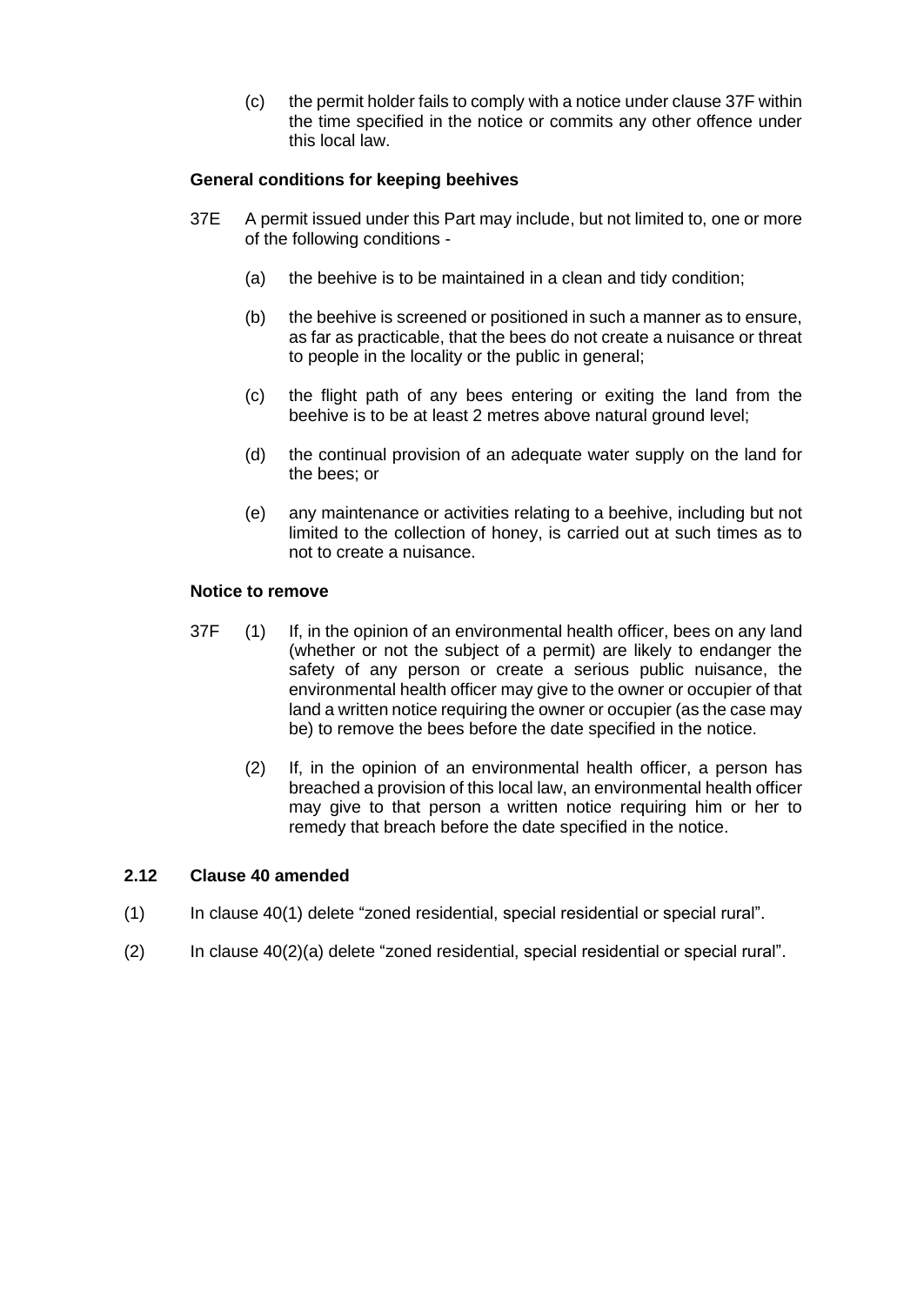# <span id="page-8-0"></span>**2.13 Clause 41 amended**

- $(1)$  Delete clauses 41(1), 41(2) and 41(3) and insert:
	- 41 (1) Subject to sub-clause (4) a person shall not keep a pig on any land within the district.
- (2) Renumber clause 41(4) to 41(2) and delete "in any residential area, special residential area or special rural area" and insert "on land".

(3) Renumber clause 41(5) delete "special residential or special rural," and insert "the".

# <span id="page-8-1"></span>**2.14 Clause 45 amended**

In clause 45(3) delete "in any rural area, commercial area or industrial area,".

# <span id="page-8-2"></span>**2.15 Clause 46 deleted**

Delete clause 46.

# <span id="page-8-3"></span>**2.16 Clause 47 replaced**

Delete clause 47 and insert:

47 A person shall not keep an ostrich or emu on any land within the district.

# <span id="page-8-4"></span>**2.17 Clause 48 amended**

- (1) In the heading of clause 48 delete "in Residential Areas".
- (2) In clause 48(1) delete ", in any residential area" and insert "on any land within the district".
- (3) In clause 48(2) delete "a premises situated in any residential area" and insert "land within the district".
- (4) Delete clause 48(2)(a) and insert:
	- (a) no poultry is able to approach within 9 metres of a dwelling or within 1 metre from a boundary of the lot;
- (5) In clause 48(2)(b) delete "kept in" and insert "provided".
- $(6)$  In clause  $48(2)(b)$  delete "the diagram which follows this clause and".
- $(7)$  In clause 48(4) delete "12" and insert "6".
- (8) Under clause 48(4) delete the Diagram for "Specification for a domestic deep litter poultry shed".

### <span id="page-8-5"></span>**2.18 Clause 49 deleted**

Delete clause 49.

### <span id="page-8-6"></span>**2.19 Clause 50 deleted**

Delete clause 50.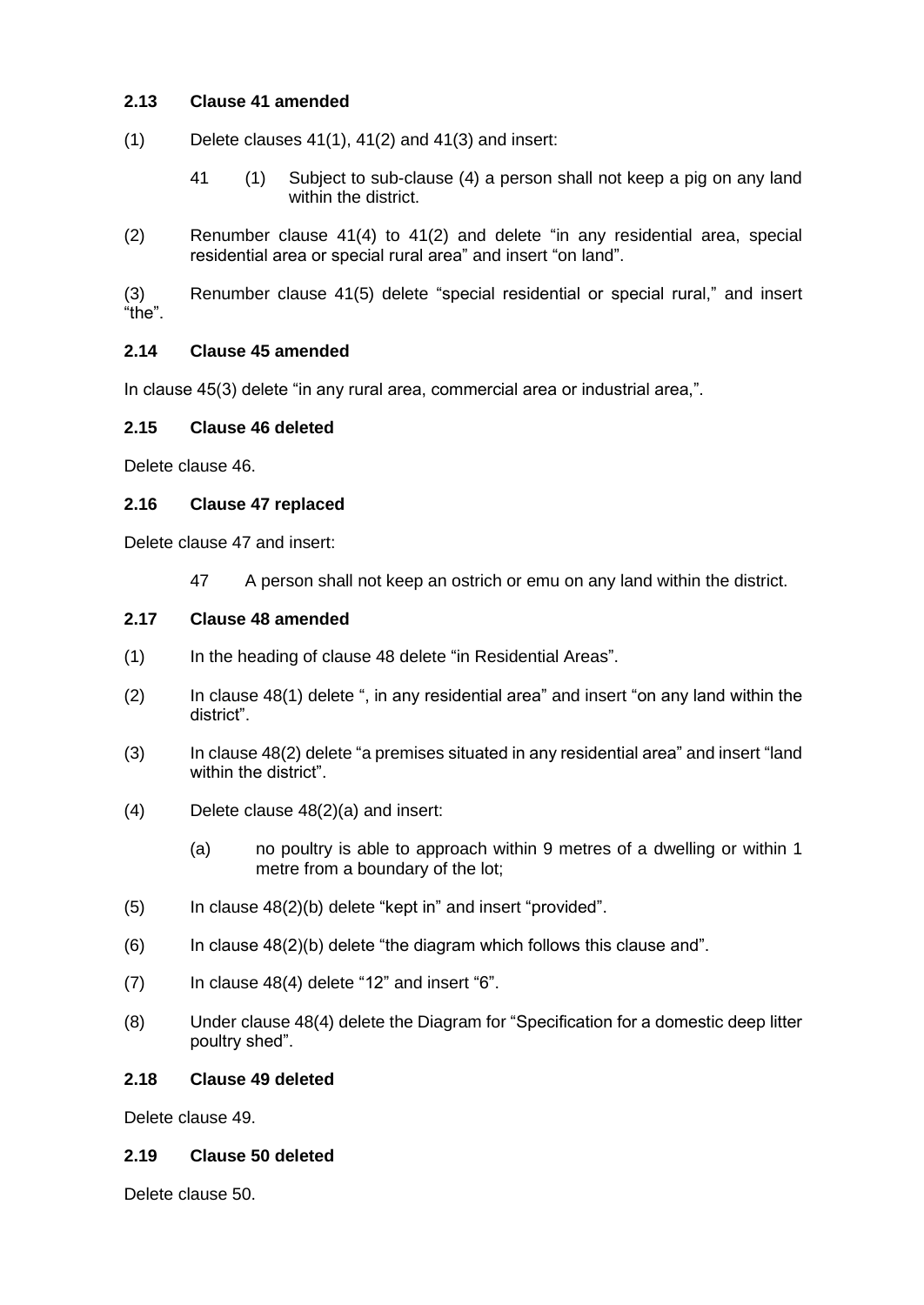# <span id="page-9-0"></span>**2.20 First Schedule replaced**

Delete the First Schedule and insert:

# FIRST SCHEDULE

# CITY OF JOONDALUP

# ANIMALS LOCAL LAW 1999

# **Offences and Modified Penalties**

| <b>Item No</b> | <b>Clause No</b> | <b>Nature of Offence</b>                                                                                                       | <b>Modified</b><br>Penalty \$ |
|----------------|------------------|--------------------------------------------------------------------------------------------------------------------------------|-------------------------------|
| 1              | 11               | Permitting a dog to be in a public building, shop or<br>business premises                                                      | 100                           |
| 2              | 12               | Permitting a dog to excrete on a street, public place or<br>other land and failing to remove excreta in an approved<br>manner  | 100                           |
| 3              | 13(1)            | Failing to install and maintain a fence capable of<br>confining a dog to the premises                                          | 100                           |
| 4              | 13(2)            | Fence not adequate to confine dog of the species, age,<br>size and physical condition to the premises                          | 100                           |
| 5              | 14               | Keeping more than permitted number of dogs without<br>approval                                                                 | 100                           |
| 6              | 15               | Keeping a kennel establishment without a licence                                                                               | 100                           |
| 7              | 20(a)            | Failing to maintain establishment in a clean, sanitary<br>and tidy condition                                                   | 100                           |
| 8              | 20(b)            | Failing to dispose of refuse, faeces and food waste<br>daily in approved manner                                                | 100                           |
| 9              | 20(c)            | Failing to take practical measures to destroy fleas, flies<br>and other vermin                                                 | 100                           |
| 10             | 21               | Keeping a greater number or breed of dogs than<br>specified in the licence                                                     | 100                           |
| 11             | 23               | Permitting livestock to stray or be at large in a street,<br>public place or private property without consent                  | 100                           |
| 12             | 24(1)            | Failing to keep property fenced in a manner capable of<br>confining livestock                                                  | 100                           |
| 13             | 26(2)            | Riding, driving or bringing an animal onto a reserve or<br>foreshore not set aside for the purpose                             | 100                           |
| 14             | 26(3)            | Riding, driving, exercising or training an animal on a<br>reserve or foreshore so as to create a danger or cause a<br>nuisance | 100                           |
| 15             | 26(4)            | Riding, driving or bringing an animal on to a reserve or<br>foreshore set aside for exercise of dogs                           | 100                           |
| 16             | 28A(2)           | Failing to comply with an order to prevent the nesting or<br>perching of pigeons or doves                                      | 100                           |
| 17             | 28               | Keeping of pigeons without approval                                                                                            | 100                           |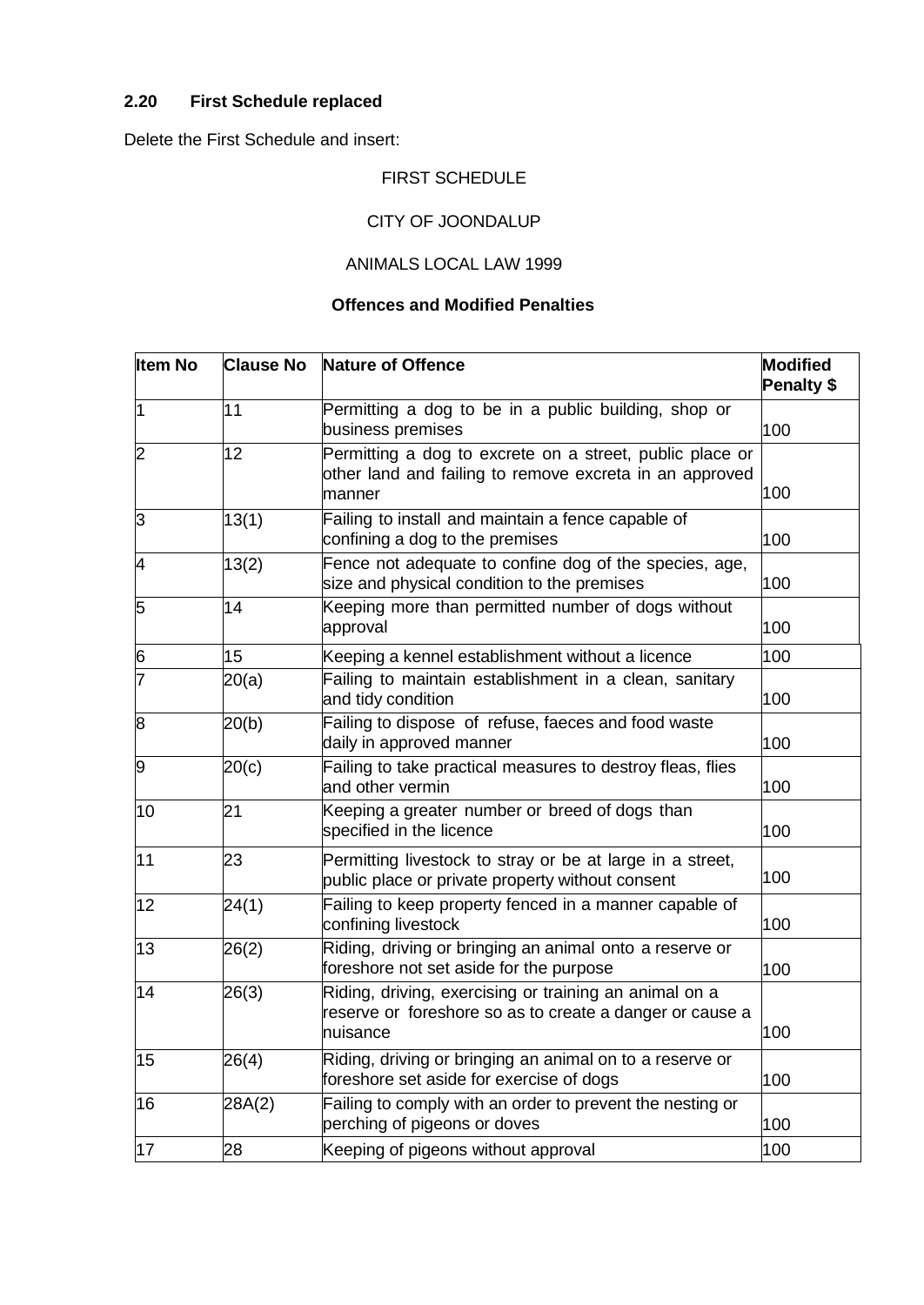| 18 | 31(1)    | Keeping of pigeons within:<br>a caravan park;<br>a grouped dwelling (not being one of only two                                                                        | 100        |
|----|----------|-----------------------------------------------------------------------------------------------------------------------------------------------------------------------|------------|
|    |          | grouped dwellings)<br>a premises classified as part of a "multiple dwelling"                                                                                          | 100<br>100 |
| 19 | 32(b)    | Failing to keep cages, enclosures and lofts maintained<br>to minimum standard specified in Code of Practice                                                           | 100        |
| 20 | 32(c)    | Failing to dispose of loft litter in approved manner to<br>ensure no nuisance occurs                                                                                  | 100        |
| 21 | 33(1)    | Keeping more than 20 pigeons for each Certificate of<br>Registration                                                                                                  | 100        |
| 22 | 33(2)    | Keeping more than maximum number of birds approved                                                                                                                    | 100        |
| 23 | 35(1)    | Releasing registered pigeons outside hours permitted                                                                                                                  | 100        |
| 24 | 35(2)    | Releasing more than 60 pigeons for exercise or training<br>at any one time                                                                                            | 100        |
| 25 | 37A      | Keeping a beehive without a valid permit                                                                                                                              | 100        |
| 26 | 37E      | Failing to comply with a condition of a permit                                                                                                                        | 100        |
| 27 | 37F(2)   | Failing to remedy breach in notice                                                                                                                                    | 100        |
| 28 | 38(a)    | Failing to keep premises free from excrement, filth, food<br>waste and other matter likely to be offensive or injurious<br>to health, attract rats, vermin or insects | 100        |
| 29 | 38(b)    | Failing to clean and disinfect premises when directed by<br>an environmental health officer                                                                           | 100        |
| 30 | 38(c)    | Failing to keep premise free of flies or when directed,<br>spray premises with residual insecticide to kill or repel<br>flies                                         | 100        |
| 31 | 39(a)    | Keeping a large animal on land less than 2,000m <sup>2</sup> in area                                                                                                  | 100        |
| 32 | 39(b)    | Permitting a large animal to approach within 9 metres of<br>habitable room, shop, church, or any premises where<br>food is stored, manufactured or sold               | 100        |
| 33 | 40(1)    | Keeping a sterilised miniature horse on land less than<br>1,000m <sup>2</sup> not registered with local government<br>and<br>registration fee paid                    | 100        |
| 34 | 40(2)(a) | Keeping more than one miniature horse on land zoned<br>residential without approval                                                                                   | 100        |
| 35 | 40(2)(b) | Permitting a miniature horse within 9 metres of a house                                                                                                               | 100        |
| 36 | 41(1)    | Keeping a pig on any land throughout the district                                                                                                                     | 100        |
| 37 | 41(4)    | Keeping an unregistered miniature pig in residential area<br>and/or not pay registration fee                                                                          | 100        |
| 38 | 41(5)(a) | Keeping an unsterilised miniature pig or failing to retain<br>written proof of its sterilisation                                                                      | 100        |
| 39 | 41(5)(b) | Failing to confine animal on property at all times                                                                                                                    | 100        |
| 40 | 41(5)(c) | Failing to ensure animal does not cause a nuisance to<br>any neighbour through noise, dust or odour                                                                   | 100        |
| 41 | 41(5)(d) | Failing to maintain documentary evidence that an<br>animal's veterinary treatment against roundworm and<br>tapeworm is current                                        | 100        |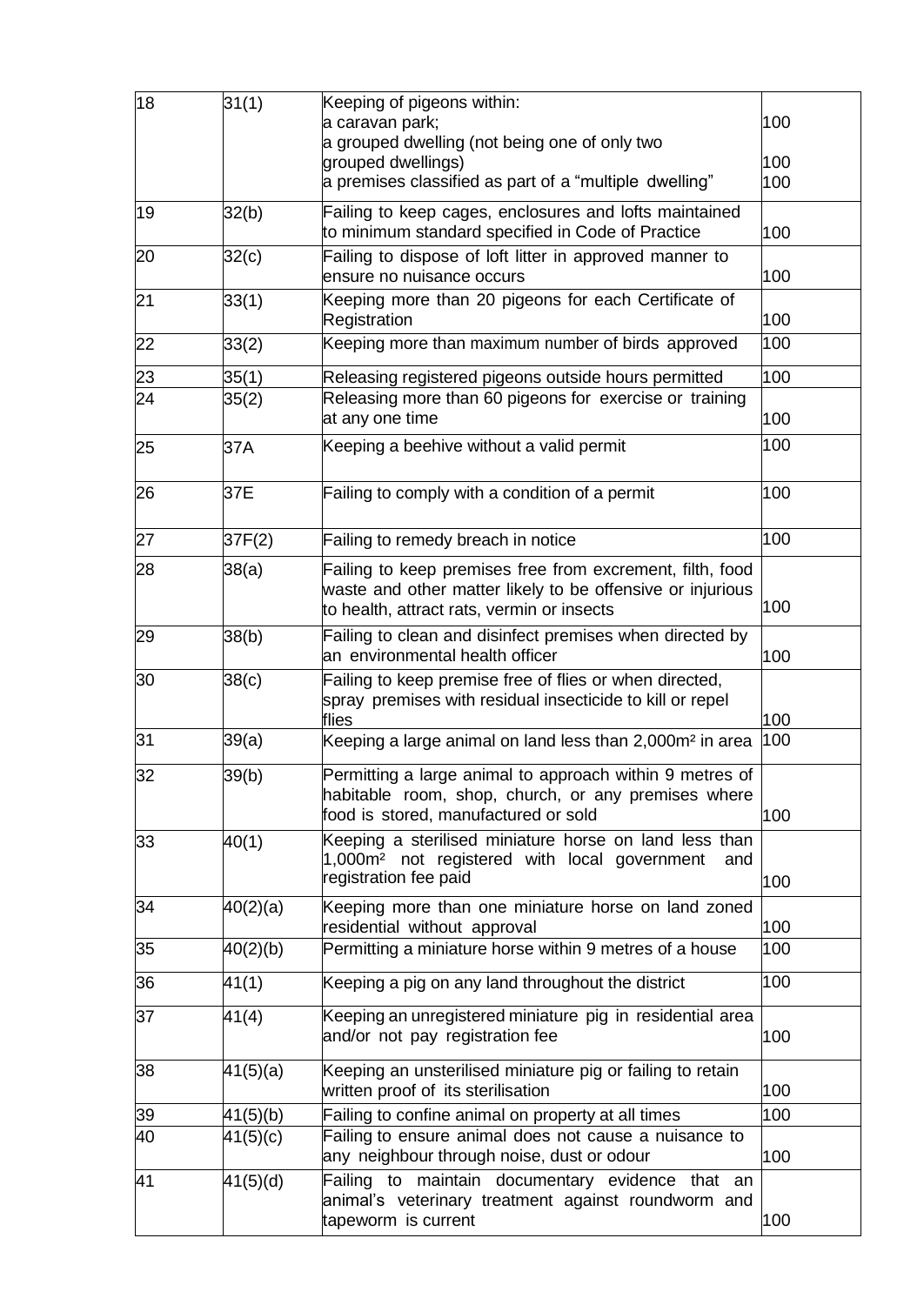| 42 | 42(1)(a)     | Permitting a stable within 9 metres of house or other<br>building                                                                      | 100 |
|----|--------------|----------------------------------------------------------------------------------------------------------------------------------------|-----|
| 43 | 42(1)(b)     | Failing to have stable floor area of 6m <sup>2</sup> per animal                                                                        | 100 |
| 44 | 42(1)(c)     | Failing to have stable floor or roof constructed of<br>impervious material                                                             | 100 |
| 45 | 42(1)(d)     | Failing to have on all sides of stable building clear<br>opening 50mm in height between all walls and roof                             | 100 |
| 46 | 42(1)(e)(i)  | Failing to have upper surface of stable floor at least<br>75mm above ground                                                            | 100 |
| 47 | 42(1)(e)(ii) | Failing to have upper surface of stable floor constructed<br>of cement, concrete, compacted limestone or approved<br>material          | 100 |
| 48 | 42(2)(a)     | Failing to keep stable free from flies                                                                                                 | 100 |
| 49 | 42(2)(b)     | Failing to spray stable with residual insecticide when<br>directed by environmental health officer                                     | 100 |
| 50 | 43           | Permitting a habitable room including a stablehand's<br>room to open directly into a stable                                            | 100 |
| 51 | 44(a)        | Failing to provide in convenient position, an<br>impervious receptacle with tight fitting lid, for manure                              | 100 |
| 52 | 44(b)        | Failing to keep lid of manure receptacle closed except<br>when manure being deposited or removed                                       | 100 |
| 53 | 44(c)        | Failing to empty manure receptacle to prevent it<br>becoming offensive or breeding place for flies                                     | 100 |
| 54 | 44(d)        | Failing to collect all manure produced on premises and<br>place in receptacle                                                          | 100 |
| 55 | 45(1)        | Keeping more than 3 cats over three months                                                                                             | 100 |
| 56 | 45(2)        | Keeping more than 3 adult cats for breeding without<br>written approval of the local government                                        | 100 |
| 57 | 45(2)(a)     | Failing to confine cats in effective cage system on the<br>property                                                                    | 100 |
| 58 | 45(2)(b)     | Failing to comply with conditions imposed by the local<br>government                                                                   | 100 |
| 59 | 45(3)(a)     | Keeping more than 3 cats over 3 months in rural area,<br>commercial area or industrial area without approval to<br>establish a cattery | 100 |
| 60 | 45(3)(b)     | Failing to pay the annual registration and certification<br>fee for a cattery                                                          | 100 |
| 61 | 45(3)(c)     | Failing to provide for each cat a properly constructed<br>shelter/enclosure to comply with specifications                              | 100 |
| 62 | 47           | Keeping an ostrich or emu on any land throughout the<br>district                                                                       | 100 |
| 63 | 48(1)        | Keeping a rooster, turkey, goose or geese, peacock or a<br>peahen on any land throughout the district                                  | 100 |
| 64 | 48(2)        | Keeping or permitting to be kept poultry, not in<br>accordance with conditions of local law                                            | 100 |
| 65 | 48(3)        | Constructing or permitting a poultry shed to be nearer<br>than 1m from boundary of occupied land or 9m from<br>any dwelling or street  | 100 |
| 66 | 48(4)        | Keeping more than 6 poultry (including maximum 2<br>ducks) in any residential area                                                     | 100 |
| 67 |              | Other offences not specified                                                                                                           | 100 |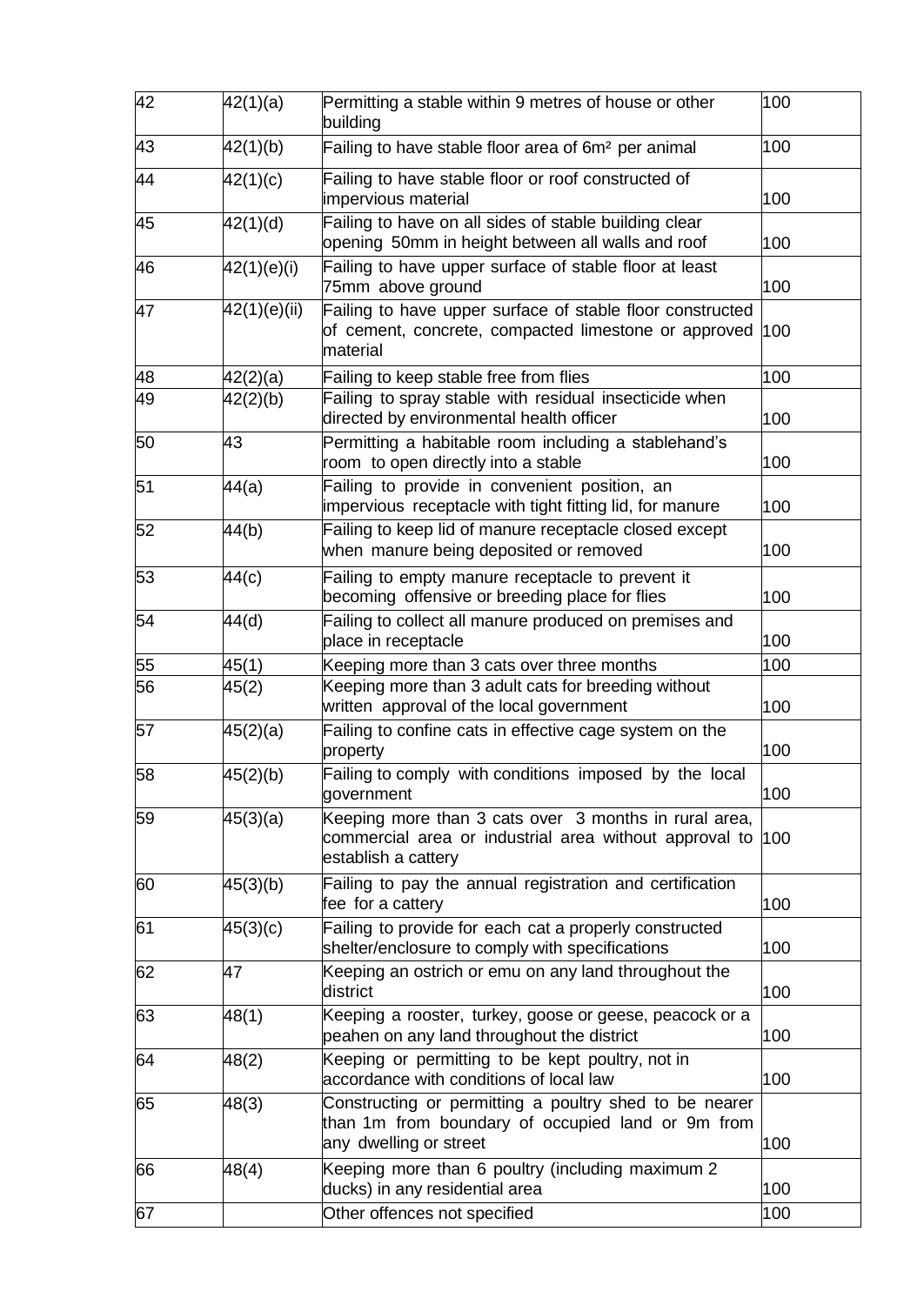# <span id="page-12-0"></span>**Part 3 - Amendments – Local Government and Public Property Local Law 2014**

### <span id="page-12-1"></span>**3.1 City of Joondalup Local Government and Public Property Local Law 2014 amended**

This Part of the local law amends the *City of Joondalup Local Government and Public Property Local Law 2014* as published in the *Government Gazette* on 14 January 2015 and amended in the *Government Gazette* on 13 November 2015 and 3 December 2019.

# <span id="page-12-2"></span>**3.2 Clause 1.6 amended**

In clause 1.6:

(a) delete *bulk rubbish container* and insert:

*bulk rubbish bin* means a bin or receptacle designed or used for holding a substantial quantity of rubbish and which is unlikely to be lifted without mechanical assistance, but does not include a bin or receptacle used in connection with the local government's rubbish collection service;

(b) delete *charitable organisation* and insert in alphabetical order:

*community organisation* means an institution, association, club, society or body whether incorporated or not, the objects of which are of a charitable, benevolent, religious, cultural, educational, environmental, recreational, sporting or other like nature and from which any member does not receive any pecuniary profit except where the member is an employee or the profit is an honorarium;

(c) delete *collection bin* and insert:

*collection bin* means a receptable for the collection of clothing or other goods, but does not include a container receptacle;

(d) insert in alphabetical order:

*container* has the meaning given to it in section 47(c)(1) of the *Waste Avoidance and Resource Recovery Act 2007;*

(e) insert in alphabetical order:

*container receptacle* means a receptacle used by a community organisation, for the depositing and collection of containers;

- (f) amend the definition of *garden* by deleting "developed or treated,"
- (g) insert in alphabetical order:

*local planning scheme* means the local planning scheme, or each of the local planning schemes, made by the local government and in force from time to time under the *Planning and Development Act 2005;*

### <span id="page-12-3"></span>**3.3 Clause 2.8 amended**

In clause 2.8(3) after "stadium" insert ", built structure".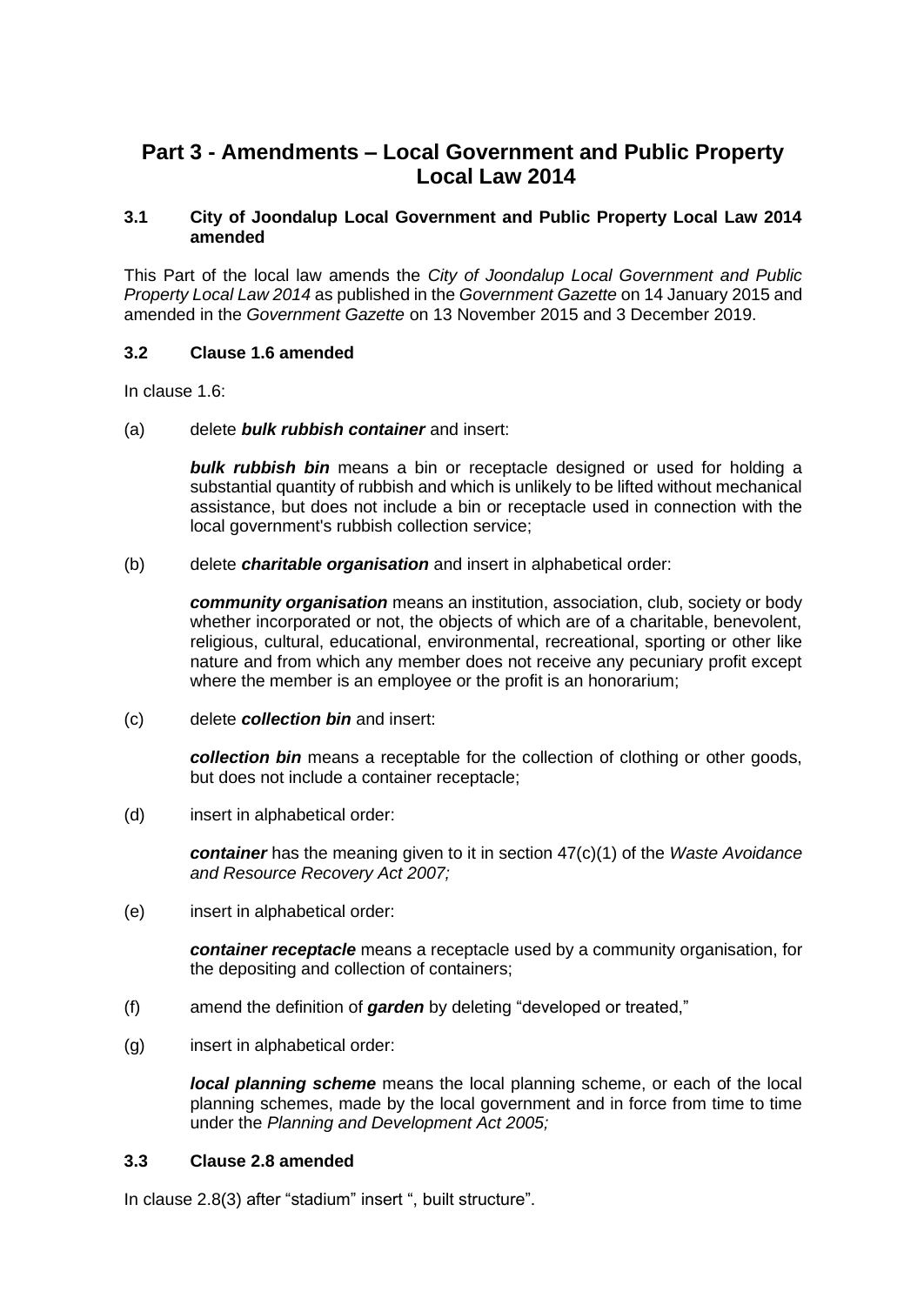# <span id="page-13-0"></span>**3.4 Clause 3.1 amended**

- (1) In clause  $3.1(v)$  delete "; or" and insert ";".
- $(2)$  In clause  $3.1(w)$  delete "." and insert "; or".
- (3) After clause 3.1(w) insert:
	- (x) place a container receptacle on local government property.

## <span id="page-13-1"></span>**3.5 Clause 5.1 amended**

- (1) In clause 5.1(e) delete "or".
- $(2)$  In clause 5.1(f) delete "." and insert "; or".
- (3) After clause 5.1(f) insert:
	- (g) operating a camera device in a pool area to record or transmit an image.

# <span id="page-13-2"></span>**3.6 Clause 8.2 amended**

- (1) In clause 8.2(1)(k) delete "container" and insert "bin or container receptacle".
- $(2)$  In clause 8.2(1)(I) delete "; or" and insert ";".
- (3) In clause  $8.2(1)(m)(ii)$  delete "." and insert "; or".
- (4) After clause 8.2(1)(m)(ii) insert:
	- (n) conduct a function, or undertake any promotional activity on a thoroughfare.

### <span id="page-13-3"></span>**3.7 Clause 8.6 amended**

In the definition of *acceptable material* in clause 8.6, delete "that will create a hard and stable surface".

### <span id="page-13-4"></span>**3.8 Clause 8.15 amended**

In clause 8.15(1) after "local government" insert "or a person authorised by the local government,".

### <span id="page-13-5"></span>**3.9 Part 9 replaced**

Delete Part 9 and insert:

### **Part 9 – Advertising signs on thoroughfares**

### **9.1 Definitions**

In this Part –

*advertising sign* means a sign used for the purpose of an advertisement or to draw attention to a product, business, person or event, and includes an election sign;

*community event* means a charitable, cultural or educational display, event or activity conducted by a community organisation;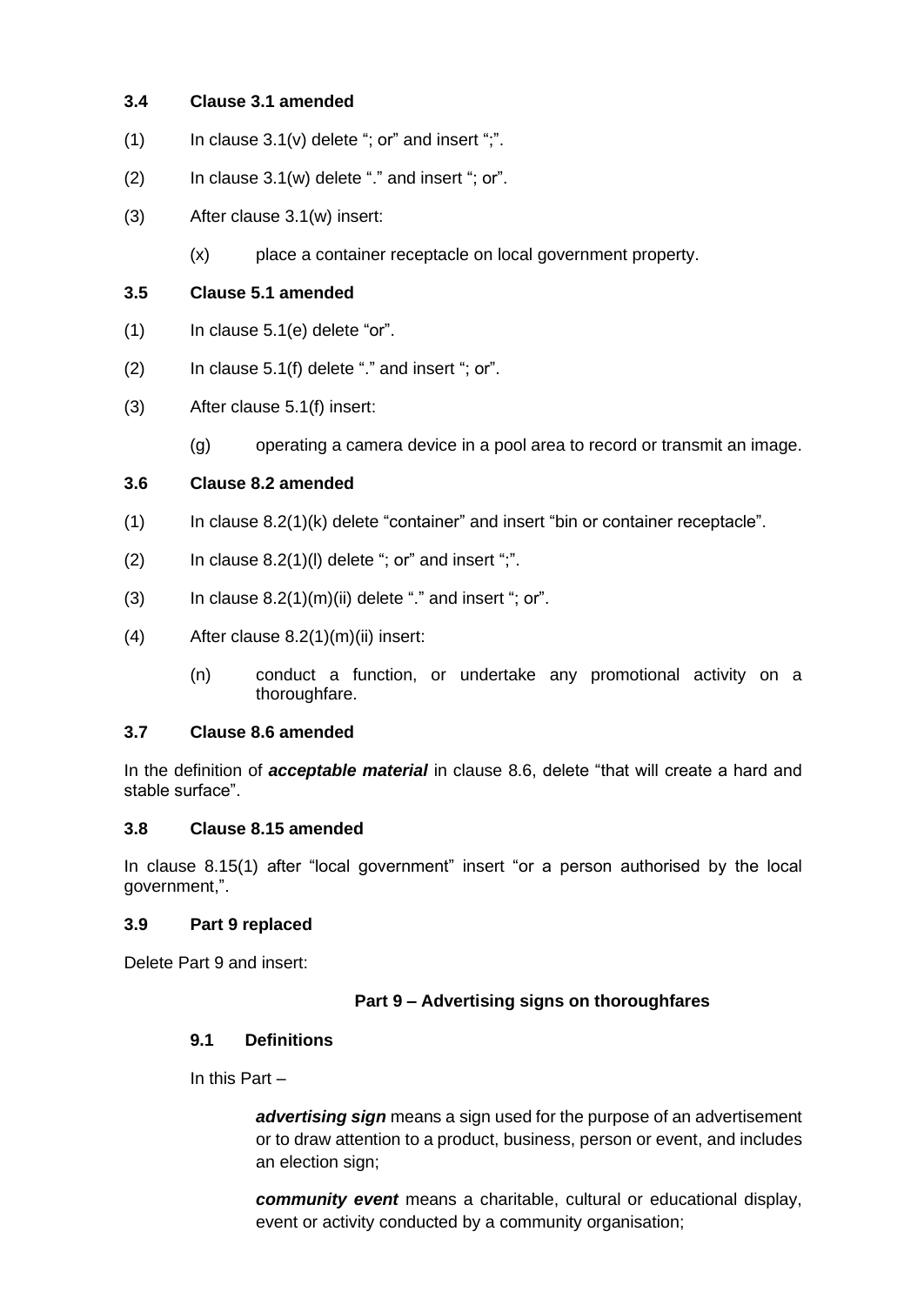*election sign* means a sign which encourages persons to vote for a candidate, political party, referenda or matter relating to any federal, state or local government election;

*home business* has the meaning given to it under the local planning scheme;

*home occupation* has the meaning given to it under the local planning scheme;

*portable direction sign* means a portable free-standing sign that –

- (a) does not exceed 500mm in height or 0.5m² in area, and
- (b) is used to direct persons to a residential property for disposal and which is open for inspection by any person; or
- (c) is used to direct persons to a garage sale;

*portable business sign* means a portable free-standing sandwich board or "A" frame signs designed, intended or used for advertising of a business, and not permanently attached to the ground or to a structure, wall, fence or building;

*property disposal sign* means a sign indicating that the adjoining premises is for sale, for letting or to be auctioned.

## **9.2 General prohibitions**

Subject to the provisions in this Part, a person must not –

- (a) erect or place an advertising sign on a thoroughfare or verge; or
- (b) post any bill or paint, place or affix any advertisement on a thoroughfare or verge,

unless permitted to do so under this local law or any written law.

### **9.3 Portable direction signs**

- (1) A person may erect or place, in a thoroughfare or verge, a portable direction sign –
	- (a) on the day the property referred to in the sign is open for inspection by the public until a reasonable time following the close of inspections referred to in the sign; or
	- (b) during the hours that the garage sale is being conducted.
- (2) The portable direction sign must not be erected or placed
	- (a) on a footpath; or
	- (b) in any location where, in the opinion of an authorised person, the sign is likely to obstruct a line of sight along a thoroughfare or create a hazard for any person using the thoroughfare.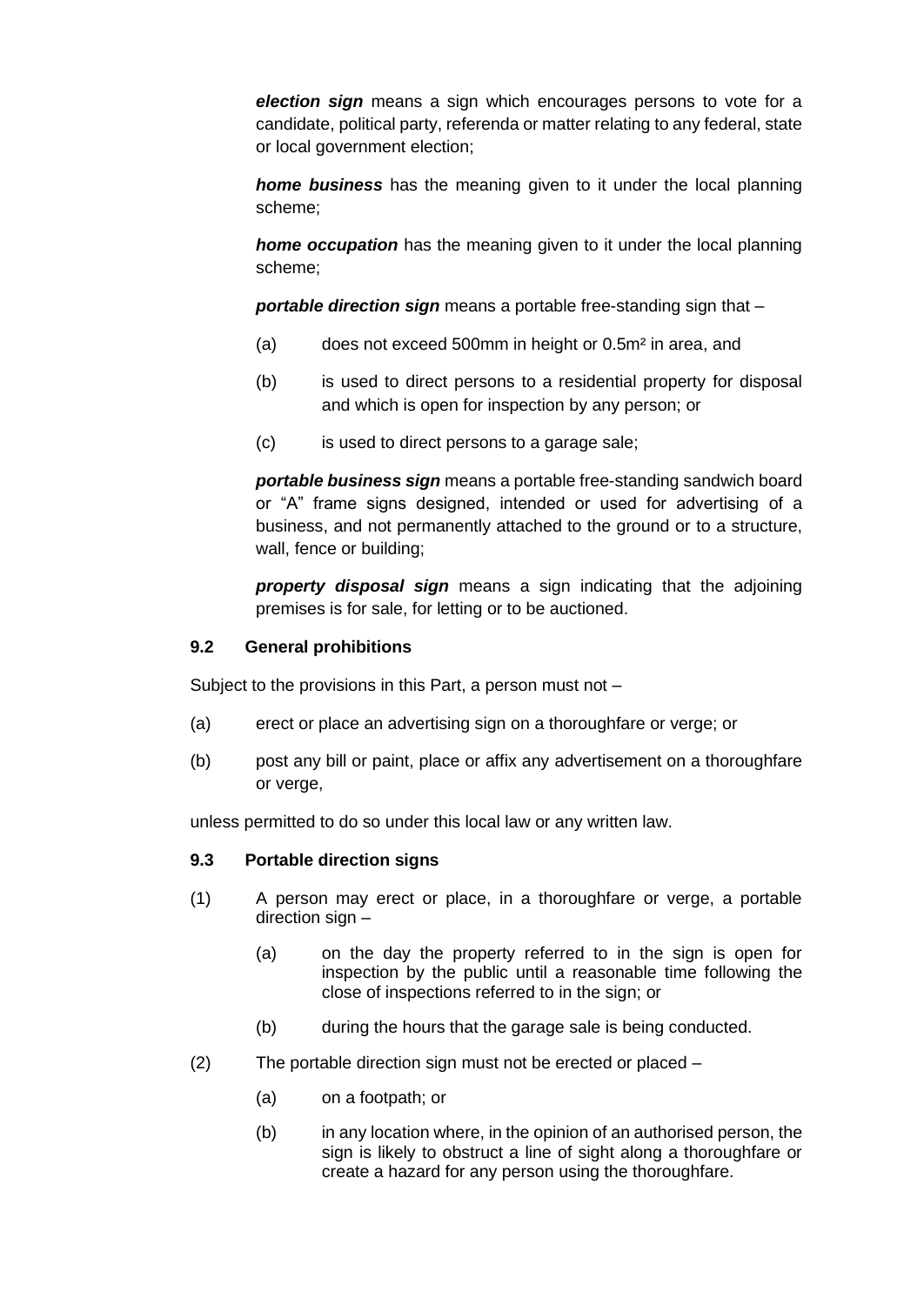# **9.4 Property disposal signs**

A person may erect or place a property disposal sign on a verge adjoining the property being disposed, subject to the property disposal sign -

- (a) not being illuminated or incorporating reflecting or fluorescent materials;
- (b) being freestanding and erected as close to the property boundary line of the property in which the property disposal sign relates;
- (c) not obstructing or impeding the reasonable use or access of a thoroughfare or verge by any person;
- (d) not obstructing or impeding a line of sight of a driver of a vehicle along a thoroughfare, verge or vehicle crossing;
- (e) not creating a hazard for any person using a thoroughfare or verge; or
- (f) not affecting or damaging any public utility infrastructure or City infrastructure located in the thoroughfare or verge.

### **9.5 Portable business signs**

(1) In this clause -

*the business* means a business or premises –

- (a) directly adjacent to the thoroughfare or verge on which a portable business sign is located, or proposed to be located for that business; or
- (b) which gains access from the thoroughfare or verge on which a portable business sign is located, or proposed to be located for that business,

but does not include a home business or home occupation.

- (2) Unless subclause (3) applies, a person must not erect a portable business sign in a thoroughfare or verge without a permit.
- (3) A person may place a portable business sign for the business on a thoroughfare or verge which -
	- (a) neither exceeds 1 metre in height nor 1 square metre in area per face;
	- (b) is the only sign on a City controlled thoroughfare or verge advertising the business;
	- (c) only promotes the business or contains content that relates to the business;
	- (d) is of sound construction and maintained in a good condition;
	- (e) is kept clean and free from unsightly matter including any offensive words or representations;
	- (f) is removed at the close of business each day and not erected again until the commencement of business on a subsequent trading day;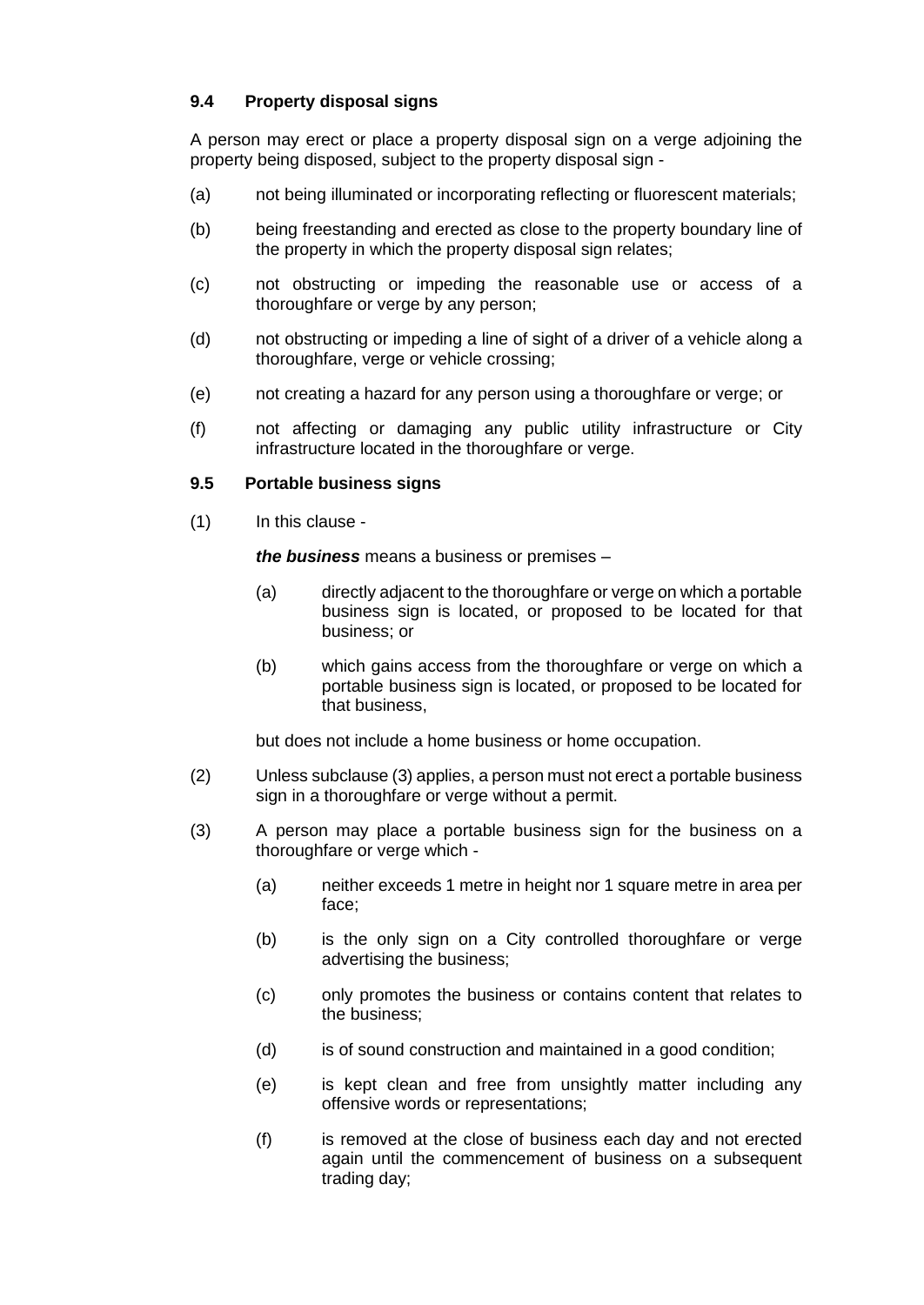- (g) does not create a nuisance or interfere, obstruct or impede vehicular or pedestrian traffic;
- (h) has a maximum of 2 facing sides;
- (i) is erected so as not to be moveable by wind or natural forces;
- (j) is positioned
	- (i) immediately adjacent to the shop front of the business premises; and
	- (ii) no less than 500mm from the edge of a kerb; and
	- (iii) so as to maintain a minimum 2 metre clearway for pedestrians; and
- (k) is not
	- (i) illuminated, rotating or flashing;
	- (ii) displayed on a carriageway, median strip or roundabout;
	- (iii) attached to any City owned street furniture, utility infrastructure or natural feature including a tree;
	- (iv) attached to or obscuring any other fixed sign, road sign or other sign approved by the local government; or
	- (v) in any other location where, in the opinion of an authorised person, the sign is likely to obstruct lines of sight along a street or cause danger to any person using the street.
- (4) The business in subclause (3) must have in effect and maintain a public liability insurance policy in an amount not less than \$20,000,000.00 against claims for personal injury and property damage resulting from the display of the portable business sign.

### **9.6 Permit for a community organisation**

The local government may issue to a community organisation a permit to place, on a thoroughfare or verge, advertising signs to draw attention to a community event held by that organisation.

### **9.7 Advertising permit or exemption**

- (1) The local government may enter into an agreement with a person to post a bill, paint, place or affix any advertisement on a bus seat, bus shelter or other street furniture.
- (2) The local government may exempt the holder of a valid stallholder's permit, trader's permit or outdoor eating facility permit from all or part of the prohibitions in clause 9.2 in relation to an advertising sign or advertisement that directly relates to the goods or services which are the subject of the permit.
- (3) A permit is not required for a cultural or educational display, event or activity conducted by the local government.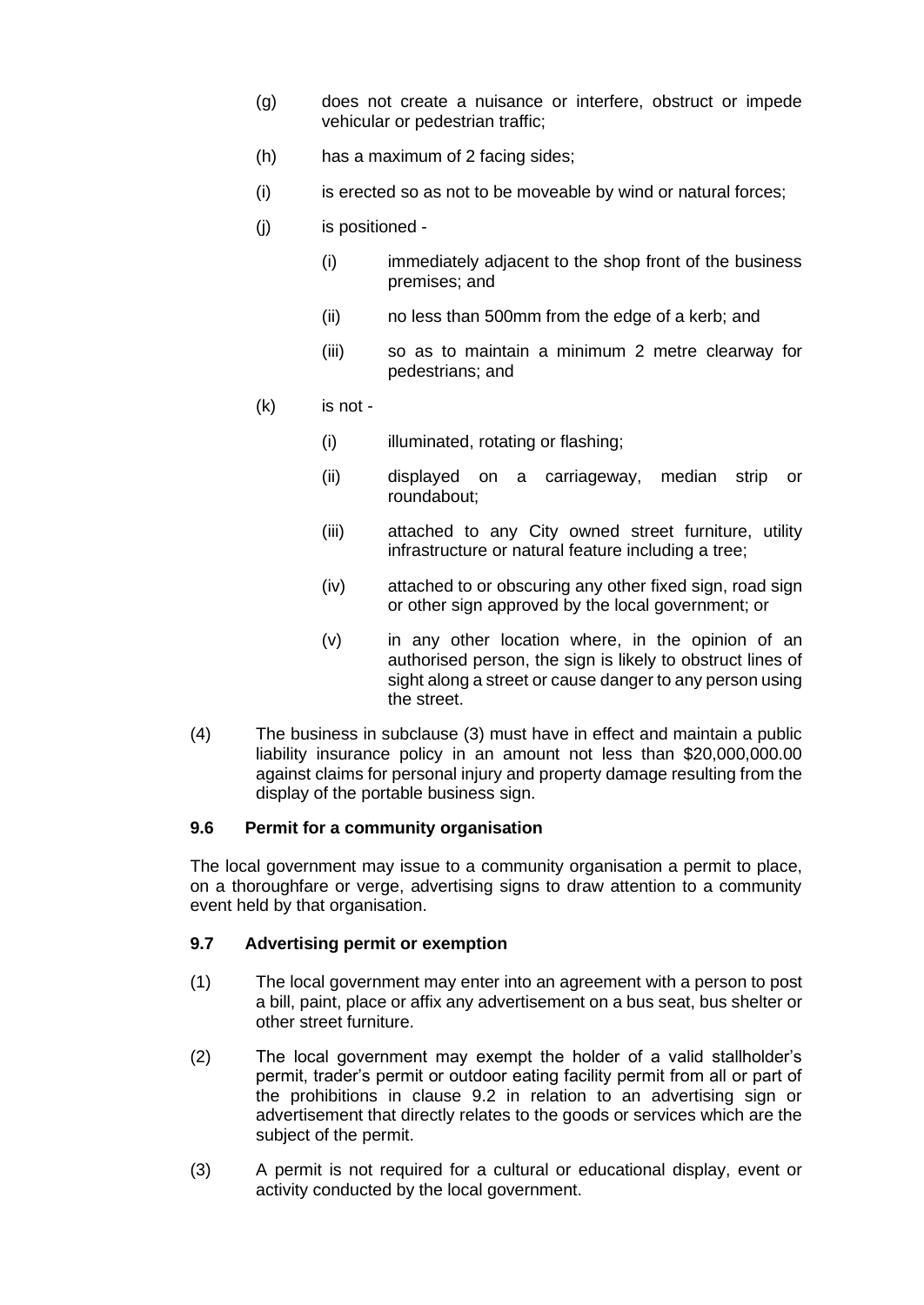# **9.8 Election or poll**

The local government may erect or authorise an electoral officer to erect, a sign on a thoroughfare or verge to draw attention to the date of, or location of a polling place for, a local government election or poll.

# **9.9 Impounding of advertising signs**

An authorised person may remove or impound an advertising sign, property disposal sign, portable business sign or portable direction sign that is in a thoroughfare or verge in contravention of this local law.

# <span id="page-17-0"></span>**3.10 Clause 10.6 amended**

In clause 10.6(2) delete '24' and insert '3'.

# <span id="page-17-1"></span>**3.11 Schedule 1 amended**

(1) In Schedule 1 delete Item 48 and insert:

| 48 | $ 8.2(1)(k) $ Placing a bulk rubbish bin or a container receptacle<br>on a thoroughfare without a permit | 200 |
|----|----------------------------------------------------------------------------------------------------------|-----|
|    |                                                                                                          |     |

# (2) In Schedule 1 after Item 50 insert:

|  | $\vert$ 50A $\vert$ 8.2(1)(n) $\vert$ Conducting a function or promotional activity on a<br>thoroughfare without a permit | 200 |
|--|---------------------------------------------------------------------------------------------------------------------------|-----|
|  |                                                                                                                           |     |

# (3) In Schedule 1 delete Item 60 and insert:

| 60  | 9.3(2) | The erection or placing of a portable direction sign<br>contrary to the local law           | 125 |
|-----|--------|---------------------------------------------------------------------------------------------|-----|
| 60A | 9.4    | The erection or placing of a property disposal sign<br>on a verge contrary to the local law | 125 |
| 60B | 9.5(2) | The erection or placement of a portable business<br>sign without a permit                   | 125 |
| 60C | 9.5(3) | The erection or placing of a portable business sign<br>contrary to the local law            | 125 |

# <span id="page-17-2"></span>**Part 4 - Amendments – Meeting Procedures Local Law 2013**

# <span id="page-17-3"></span>**4.1 City of Joondalup Meeting Procedures Local Law 2013 amended**

This Part of the local law amends the *City of Joondalup Meeting Procedures Local Law 2013* as published in the *Government Gazette* on 14 October 2013.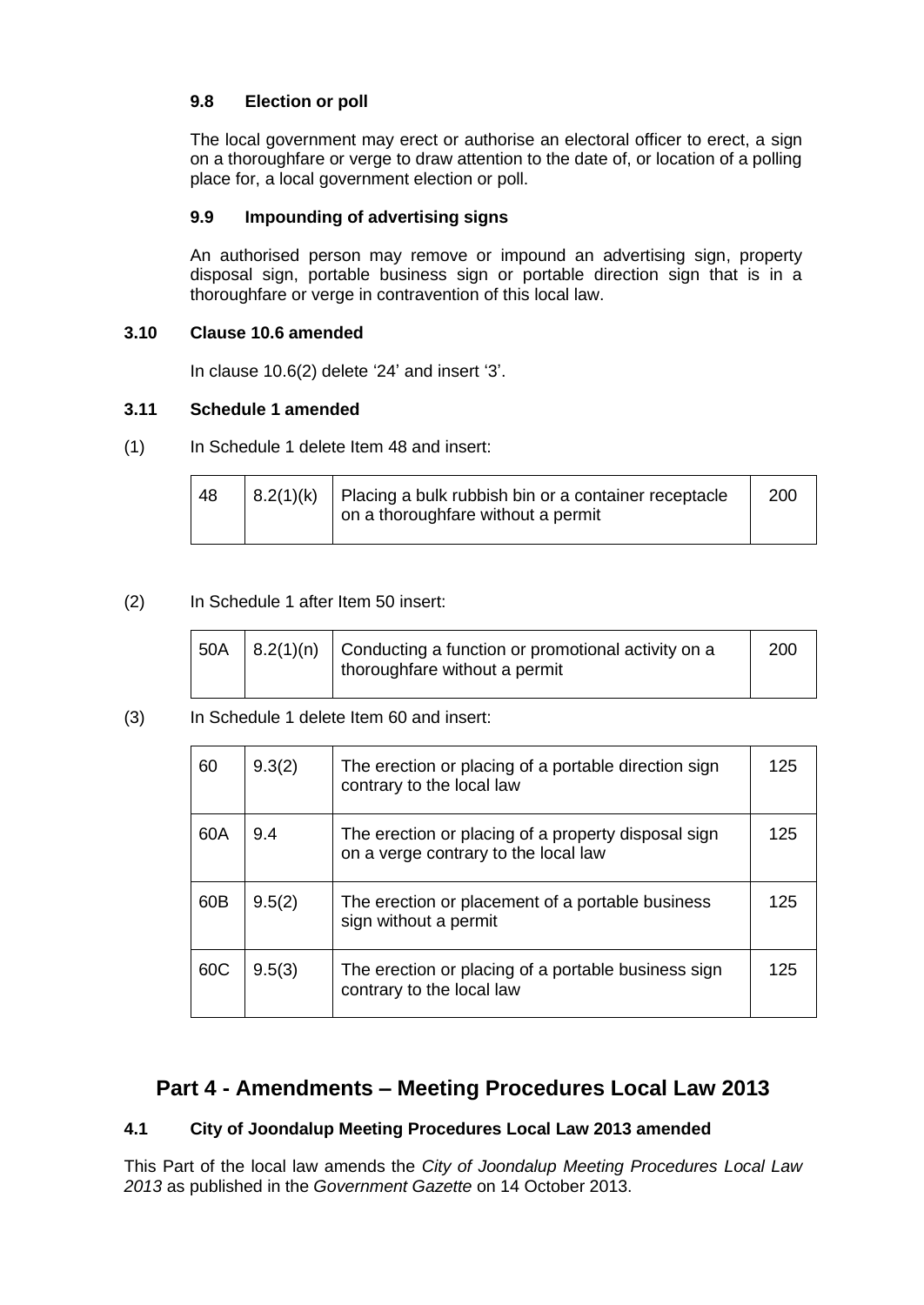# <span id="page-18-0"></span>**4.2 Clause 1.4 amended**

In clause 1.4 delete "Rules of" and insert "Model".

# <span id="page-18-1"></span>**4.3 Clause 1.5 amended**

In clause 1.5:

- (a) amend the definition of *Regulations* by inserting "and" after ";"
- (b) delete the definition of *Rules of Conduct Regulations* and insert in alphabetical order:

*Model Conduct Regulations* means the *Local Government (Model Code of Conduct) Regulations 2021;*

- (c) amend the definition of *simple majority* by deleting "; and" and inserting "."
- (d) delete the definition of *special majority*.

# <span id="page-18-2"></span>**4.4 Clause 4.3 amended**

- (1) In clause 4.3(2)(i) delete "Petitions and deputations" and insert "Deputations".
- $(2)$  In clause  $4.3(2)(1)$  after ";" insert "and".
- (3) Delete clause 4.3(2)(m).

# <span id="page-18-3"></span>**4.5 Clause 4.6 amended**

After clause 4.6(8) insert:

(9) Where a motion of which notice has been given is defeated at the meeting by a vote, a motion of the same effect cannot be submitted under subclause (1) within three months from the date in which the first motion of which notice had been given and was considered.

# <span id="page-18-4"></span>**4.6 Clause 4.8 amended**

- $(1)$  In clause 4.8(3)(a) delete "or a special majority".
- (2) In clause 4.8(3)(b) after "disclosed" insert "by the Mayor or a Councillor".

# <span id="page-18-5"></span>**4.7 Clause 5.7 amended**

In clause 5.7(5) after "copy" insert "of".

# <span id="page-18-6"></span>**4.8 Clause 5.17 amended**

Delete clause 5.17(2) and insert:

(2) A person must ensure that his or her mobile telephone or other electronic device does not cause an audible disturbance during any meeting of the Council, a committee or electors.

# <span id="page-18-7"></span>**4.9 Clause 6.6 amended**

In clause 6.6 delete "Rules of" and insert "Model".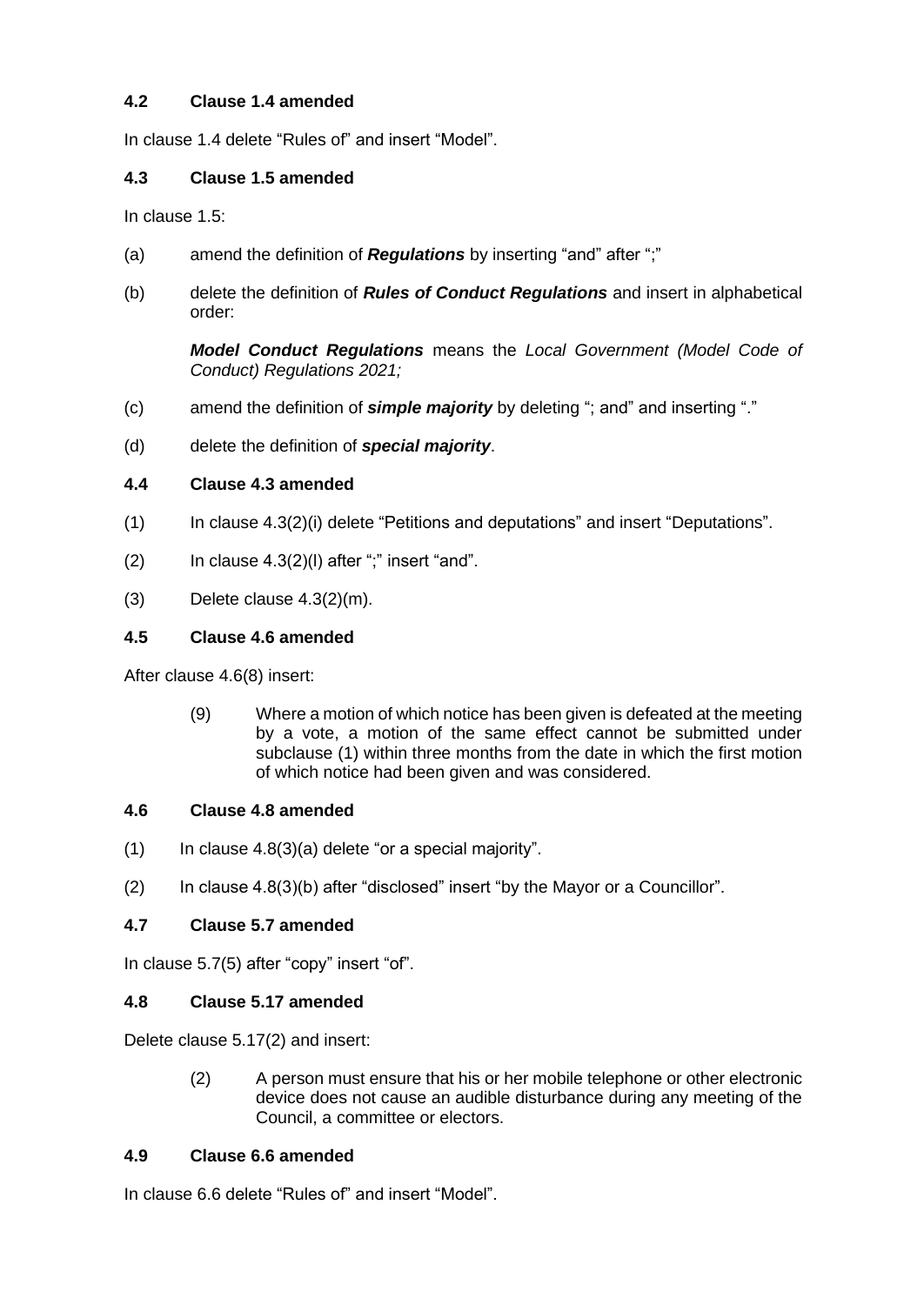# <span id="page-19-0"></span>**4.10 Clause 9.12 amended**

Delete subclause 9.12(1) and insert:

- (1) A member may move an amendment to a primary motion at any time during debate on the motion, except -
	- (a) if the member is the mover or seconder of the primary motion;
	- (b) if the member has already spoken to the primary motion;
	- (c) if the mover has been called by the presiding member to exercise the right of reply;
	- (d) if another amendment is being debated, or has not been withdrawn, carried or lost; or
	- (e) during debate on a procedural motion.

# <span id="page-19-1"></span>**4.11 Clause 10.1 amended**

In clause 10.1(a) delete "motion" and insert "item".

# <span id="page-19-2"></span>**4.12 Clause 10.5 amended**

Delete clause 10.5 and insert:

### **10.5 Item be deferred – effect of motion**

- (1) If a motion "that the item be deferred", is carried, then all debate on the primary motion and any amendment is to cease and the item is to be resubmitted for consideration at a time and date specified in the motion.
- (2) A motion "that the item be deferred" must not be moved in respect of the election of a Mayor, Deputy Mayor or presiding member.

### <span id="page-19-3"></span>**4.13 Clause 17.1 amended**

In clause 17.1 delete "Rules of" and insert "Model".

# **Part 5 - Amendments – Parking Local Law 2013**

### <span id="page-19-5"></span><span id="page-19-4"></span>**5.1 City of Joondalup Parking Local Law 2013 amended**

This Part of the local law amends the *City of Joondalup Parking Local Law 2013* as published in the *Government Gazette* on 19 August 2013 and amended in the *Government Gazette* on 4 September 2015 and 3 August 2018.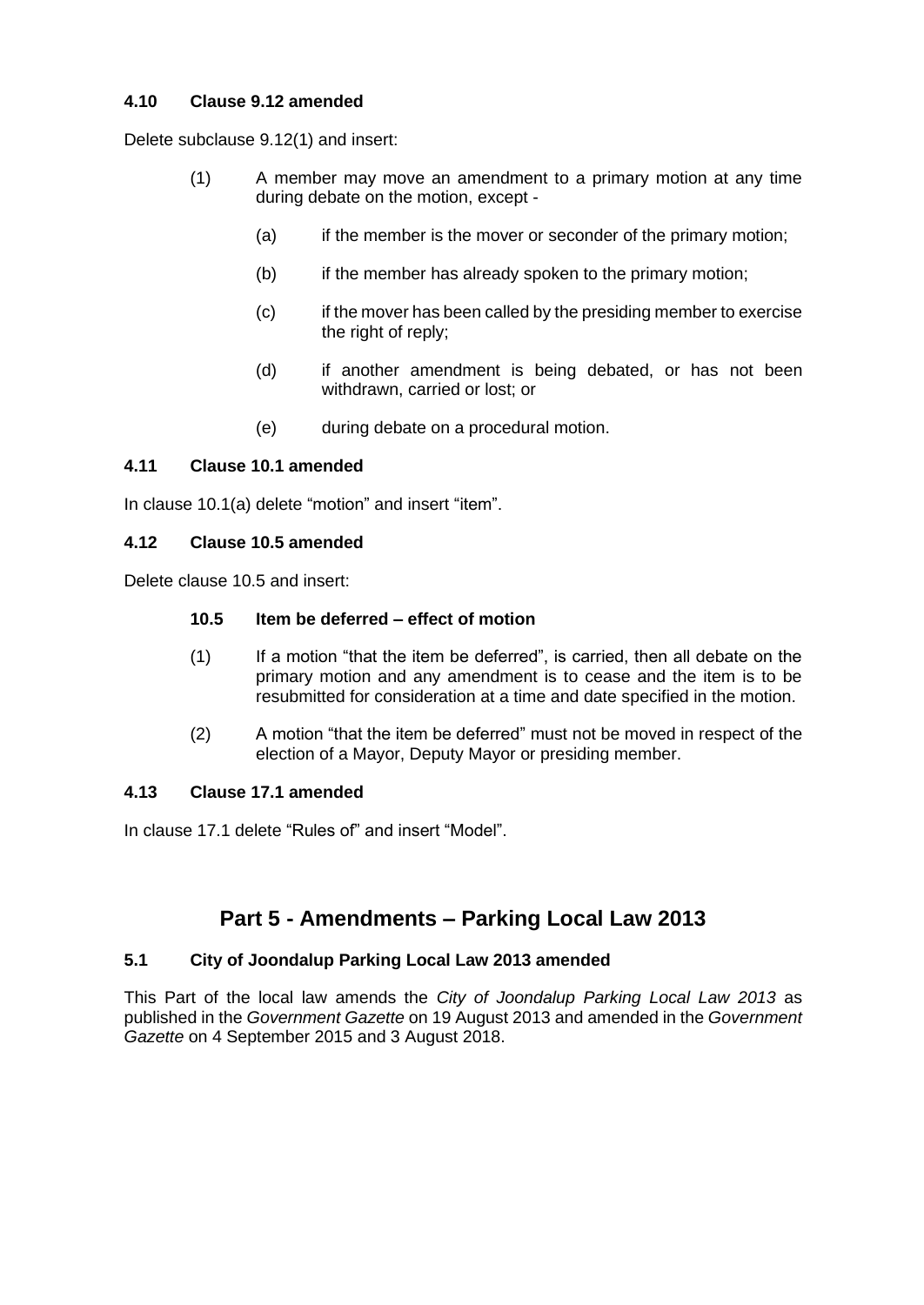# <span id="page-20-0"></span>**5.2 Clause 1.11 inserted**

After clause 1.10 insert:

# **1.11 Alternative methods of payment for parking**

- (1) Where a person is required to obtain a valid parking permit, ticket or other authorisation under this local law, the local government may authorise a person to pay for the permit, ticket or authorisation, in advance or in arrears by issuing (electronically or otherwise) a permit, invoice, ticket or pass (referred to in this clause as an Alternative Method of Payment).
- (2) A person who has been authorised by the local government to make an Alternative Method of Payment for parking under subclause (1) is exempt from paying fees, if any, providing that he or she complies with the terms of the Alternative Method of Payment.
- (3) An Alternative Method of Payment may not be used by any person other than the person who received authorisation by the local government or from an agent or representative authorised by the local government.

# <span id="page-20-1"></span>**5.3 Clause 2.4 amended**

Delete clause 2.4(2).

# <span id="page-20-2"></span>**5.4 Part 7 replaced**

Delete Part 7 and insert:

# **PART 7 – PARKING PERMITS**

### **7.1 Permitted persons**

The local government may issue an annual parking permit to a person who is -

- (a) the occupier of a premises adjoining a carriageway within the parking region; and
- (b) at the address shown on the application for the permit.

### **7.2 Annual parking permits**

- (1) Subject to subclause (2) an annual parking permit may be issued as –
	- (a) an annual permit for a period of not more than twelve months, expiring on 31 December on the year of issue; or
	- (b) a temporary permit for a period as agreed by the local government.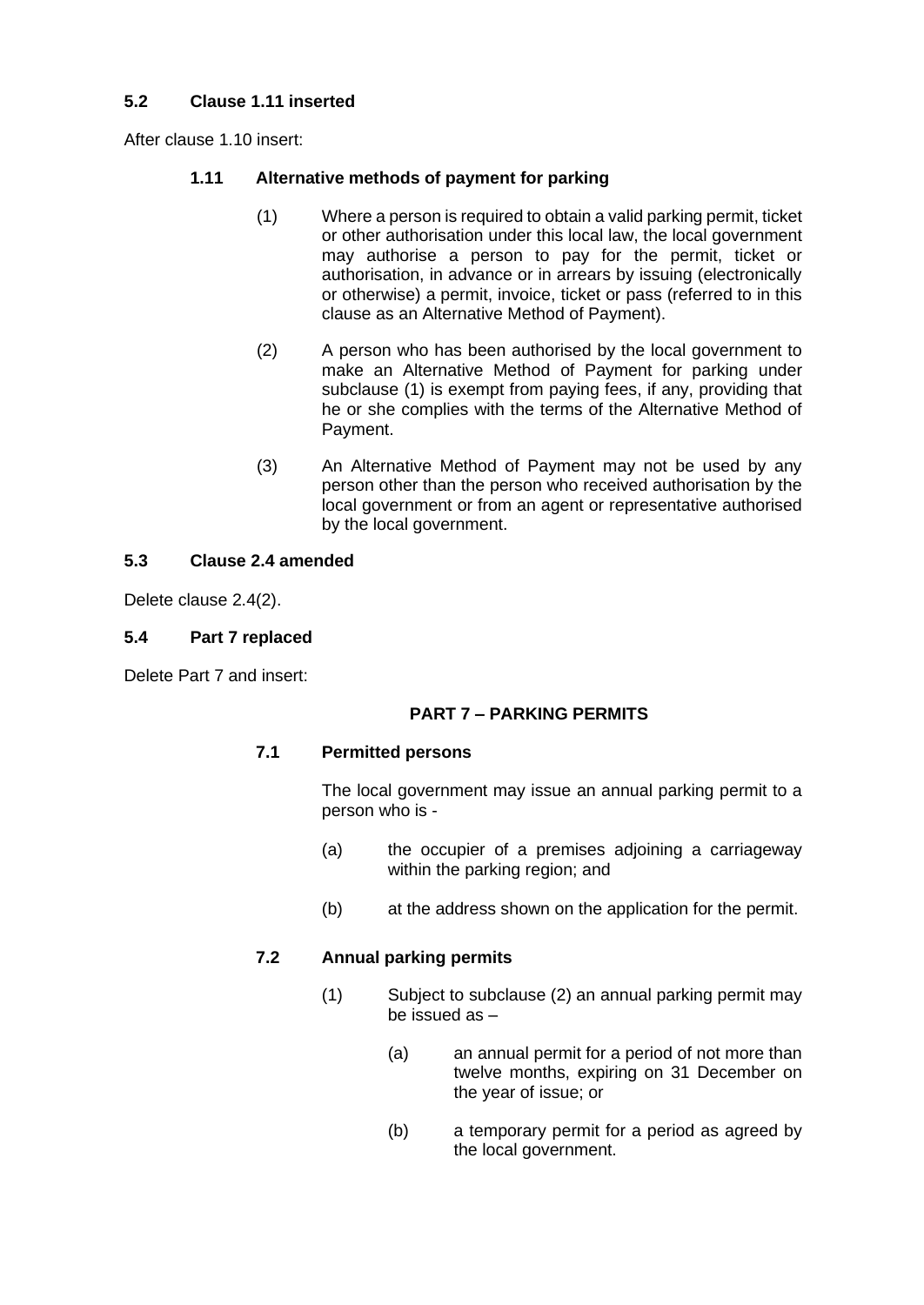- (2) The local government
	- (a) may issue an annual parking permit to a person in the form prescribed for that purpose; or
	- (b) may authorise a person to use an electronic system approved by the local government for the issuing of an annual parking permit, providing that the person complies with the terms of use for the electronic system.

### **7.3 Annual parking permits not applicable**

An annual parking permit does not apply to areas covered by paid parking, except in an area designated by the local government.

### **7.4 Permitted exemptions**

Where the stopping of a vehicle on any part of a carriageway within the parking region is prohibited for more than a specified time, or in a ticket parking zone without a valid parking ticket being displayed within the vehicle, the holder of an annual parking permit issued under clause 7.1 is exempt from such prohibition, but the exemption shall only apply -

- (a) to the part of the carriageway specified in the annual parking permit;
- (b) if the annual parking permit is either -
	- (i) displayed in the vehicle or affixed to the windscreen of the vehicle so as to be clearly visible and able to be read from outside and from the front of the vehicle; or
	- (ii) issued through the electronic system approved by the local government under clause  $7.2(2)(b)$ ;
- (c) if the annual parking permit was validly issued and has not expired; and
- (d) if the annual parking permit holder occupies the premises in respect of which the annual parking permit is issued.

# **7.5 Annual parking permits to be returned**

An annual parking permit holder who ceases to occupy the premises in relation to which the annual parking permit was issued, shall remove any annual parking permit displayed in or affixed to the windscreen of any vehicle and return the annual parking permit to the local government.